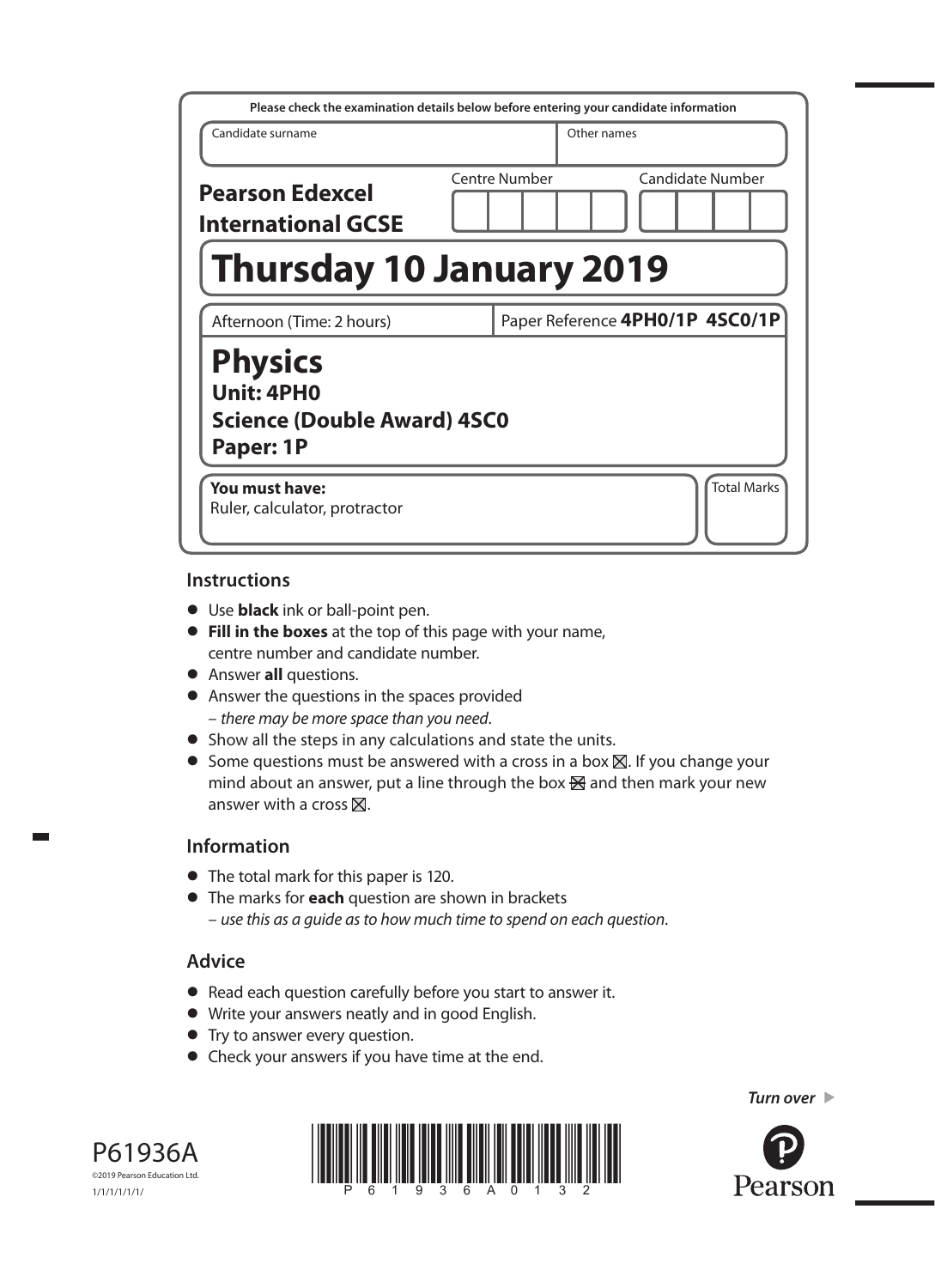| <b>EQUATIONS</b>                                                               |                                       |
|--------------------------------------------------------------------------------|---------------------------------------|
| You may find the following equations useful.                                   |                                       |
| energy transferred = current $\times$ voltage $\times$ time                    | $E = I \times V \times t$             |
| pressure $\times$ volume = constant                                            | $p_1 \times V_1 = p_2 \times V_2$     |
| $frequency = \frac{1}{time period}$                                            | $f=\frac{1}{T}$                       |
| $power = \frac{work \, done}{time \, taken}$                                   | $P = \frac{W}{t}$                     |
| energy transferred<br>$power = -$<br>time taken                                | $P = \frac{W}{t}$                     |
| orbital speed = $\frac{2\pi \times \text{orbital radius}}{\text{time period}}$ | $v = \frac{2 \times \pi \times r}{T}$ |

**DO NOTE:** 

**DO NOT WRITE IN THIS AREA** 

**DO NOTE:** 

**DOMOTHER NUTRIES** 

**DO NOTE:** 

XXXXXX

DO NOTWRITE IN THIS AREA

Where necessary, assume the acceleration of free fall,  $g = 10 \text{ m/s}^2$ .

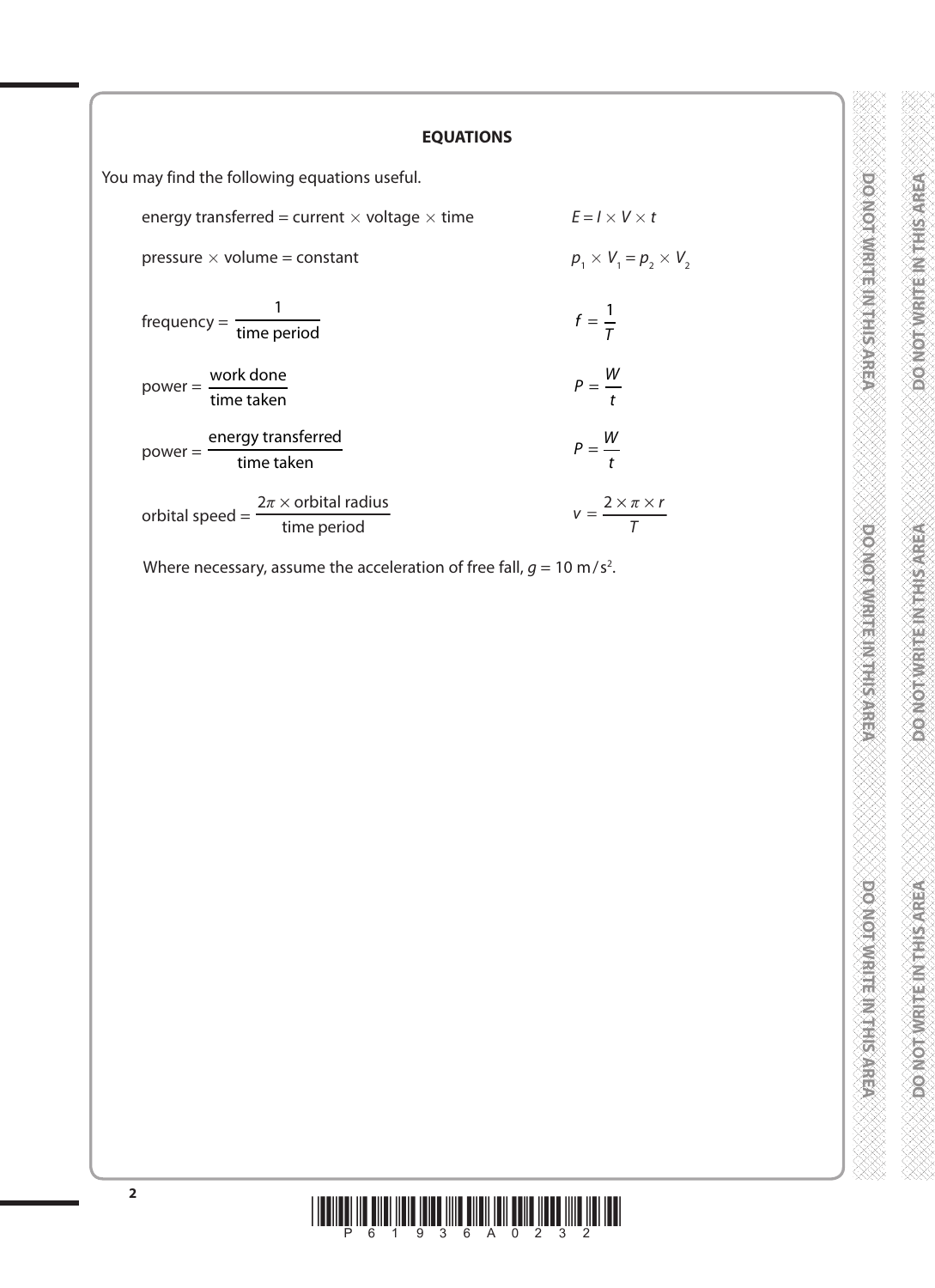



**3**

**DO NOT WRITE IN THIS AREA**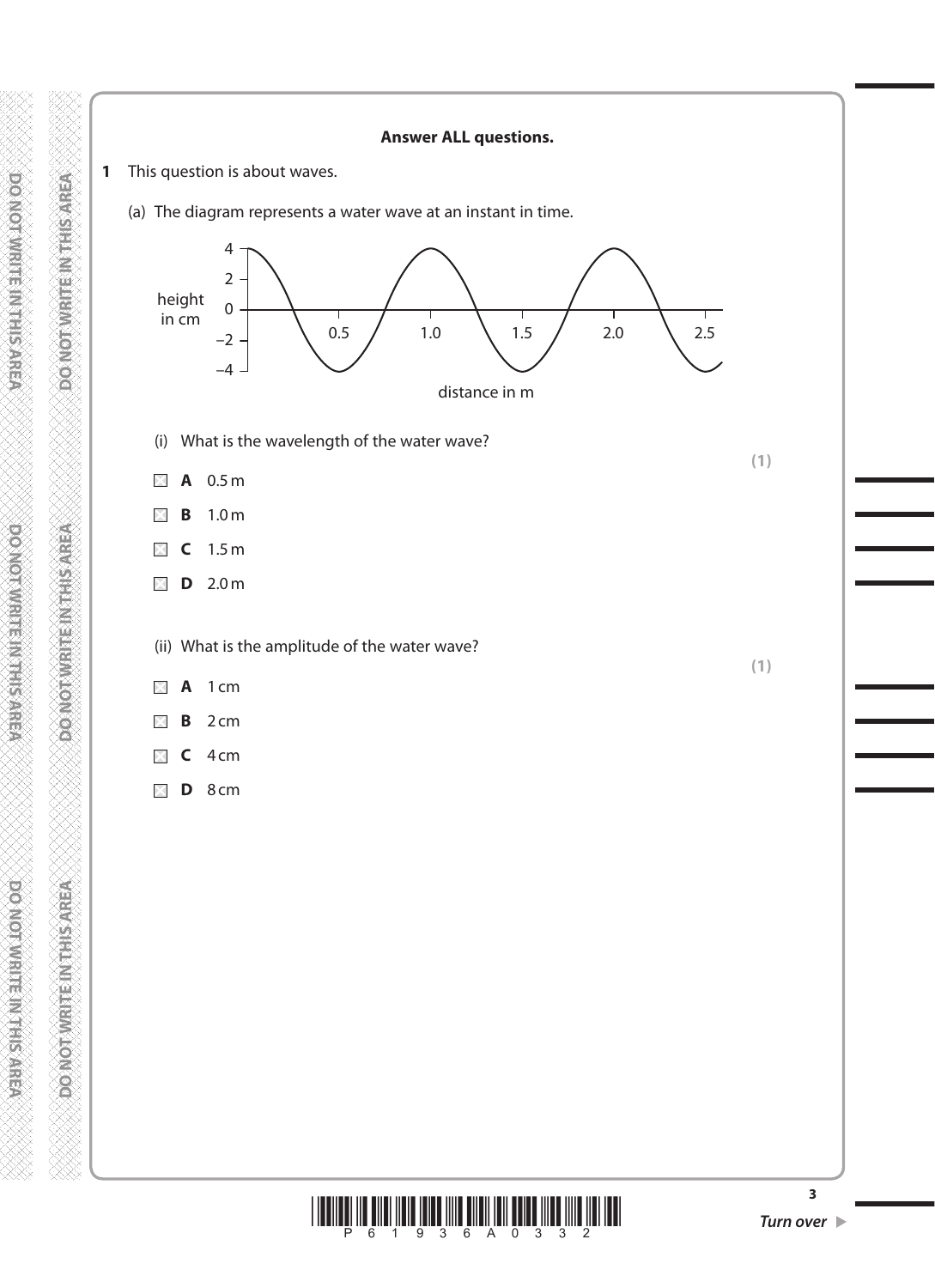| (b) Describe the differences between transverse and longitudinal waves.<br>You may draw a diagram to help your answer. | (3) |                                |
|------------------------------------------------------------------------------------------------------------------------|-----|--------------------------------|
|                                                                                                                        |     | <b>DOMOTWRITISHS ARE</b>       |
|                                                                                                                        |     |                                |
|                                                                                                                        |     |                                |
| (c) All electromagnetic waves are transverse.                                                                          |     |                                |
| State two other properties that are the same for all electromagnetic waves.<br>1                                       | (2) | 霱                              |
| 2                                                                                                                      |     | <b>DONOTWRITE IN THIS AREA</b> |
| 4                                                                                                                      |     |                                |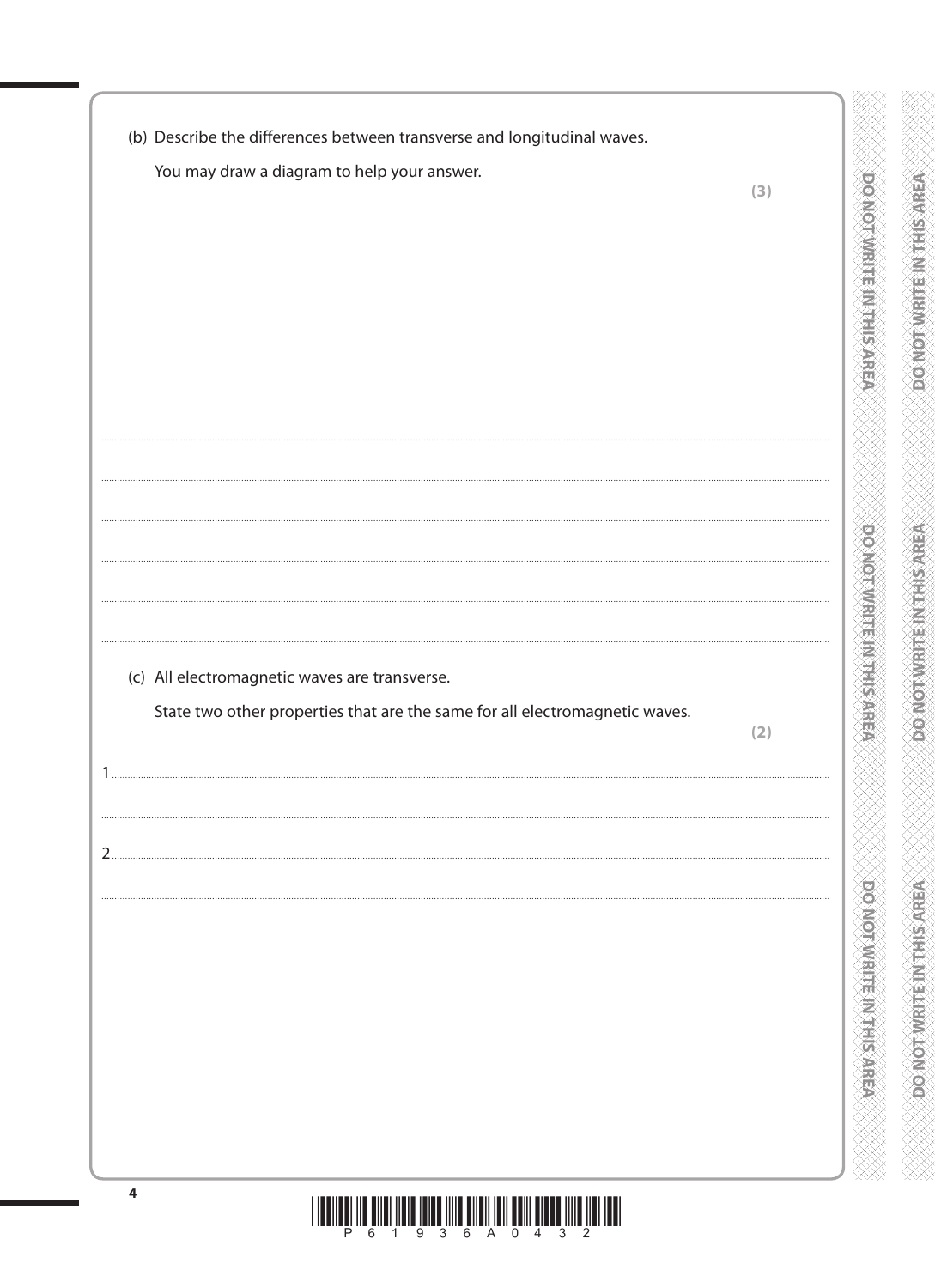|             |              | (i) Which type of wave is used in radiotherapy to treat cancer? | (1) |
|-------------|--------------|-----------------------------------------------------------------|-----|
| $\boxtimes$ |              | A gamma rays                                                    |     |
| $\boxtimes$ | B            | infrared                                                        |     |
| $\boxtimes$ |              | <b>C</b> microwave                                              |     |
| $\boxtimes$ | D            | radio waves                                                     |     |
|             |              | (ii) Endoscopes use optical fibres to see inside the body.      |     |
|             |              | Which type of wave should be used in the optical fibres?        |     |
| $\boxtimes$ | $\mathsf{A}$ | microwave                                                       | (1) |
| $\times$    | B            | radio waves                                                     |     |
| $\times$    |              | <b>C</b> ultraviolet                                            |     |
| $\times$    |              | <b>D</b> visible light                                          |     |
|             |              |                                                                 | (2) |
|             |              |                                                                 |     |
|             |              | (Total for Question 1 = 11 marks)                               |     |
|             |              |                                                                 |     |
|             |              |                                                                 |     |
|             |              |                                                                 |     |

**DO NOT WRITE IN THIS AREA DO NOT WRITE IN THIS AREA DO NOT WRITE IN THIS AREA**

**DOMOTIVRITE NITHS AREA** 

DO NOT WRITE IN THIS AREA

DO NOT WRITE IN THIS AREA



**5**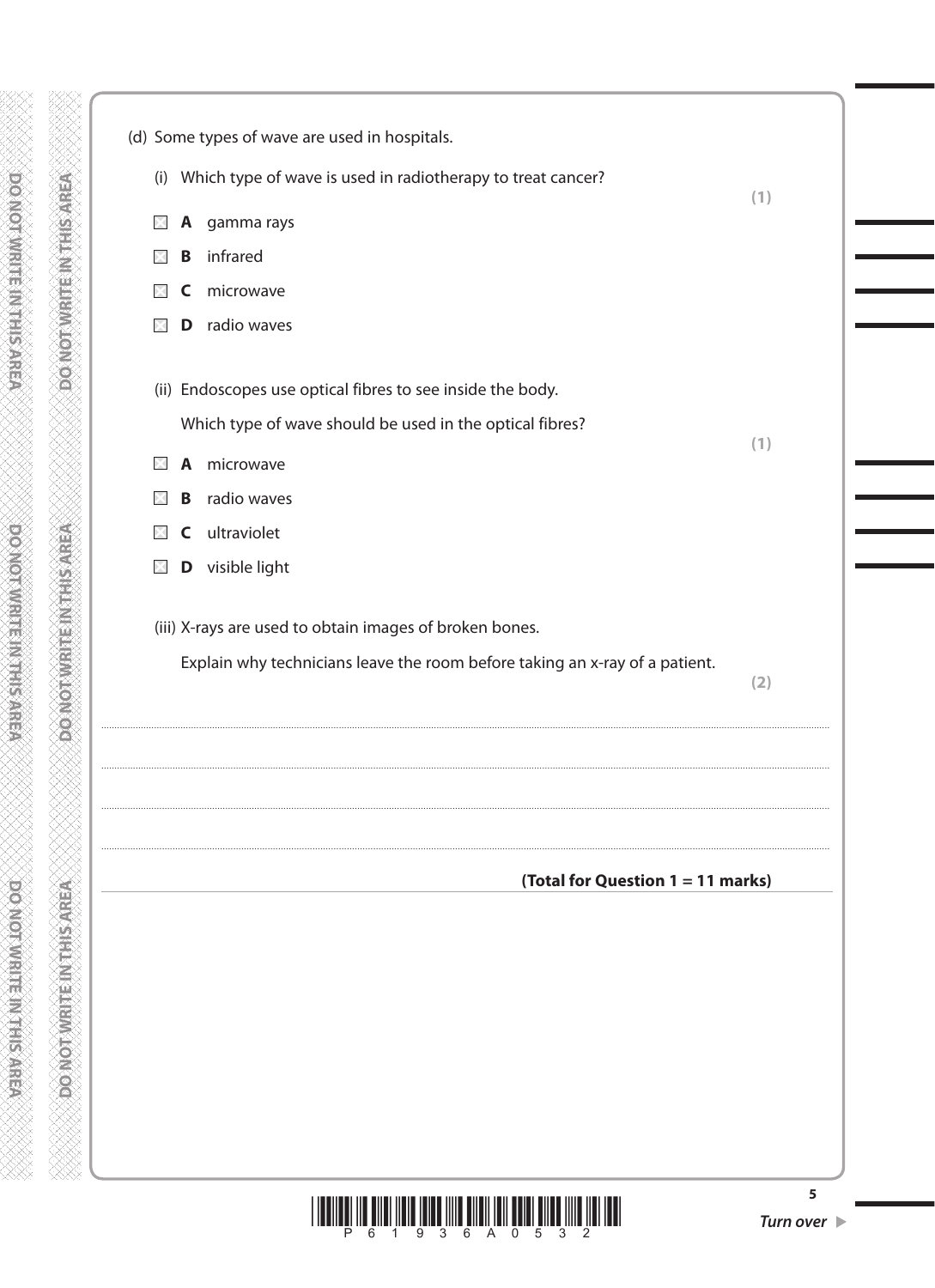**2** This question is about electricity. (a) The diagram shows some electrical circuit symbols. **A B C D** (i) Which symbol represents a light dependent resistor (LDR)? **(1) A B C D** (ii) Which symbol represents a fixed resistor? **(1) A B C D**

**DO NOTE:** 

**DOMOTWRITEINISAREA** 

**DO NOTE:** 

**DOMO MIRRING HEART** 

**DO NOTE:** 

DO NOT WRITE IN THIS AREA

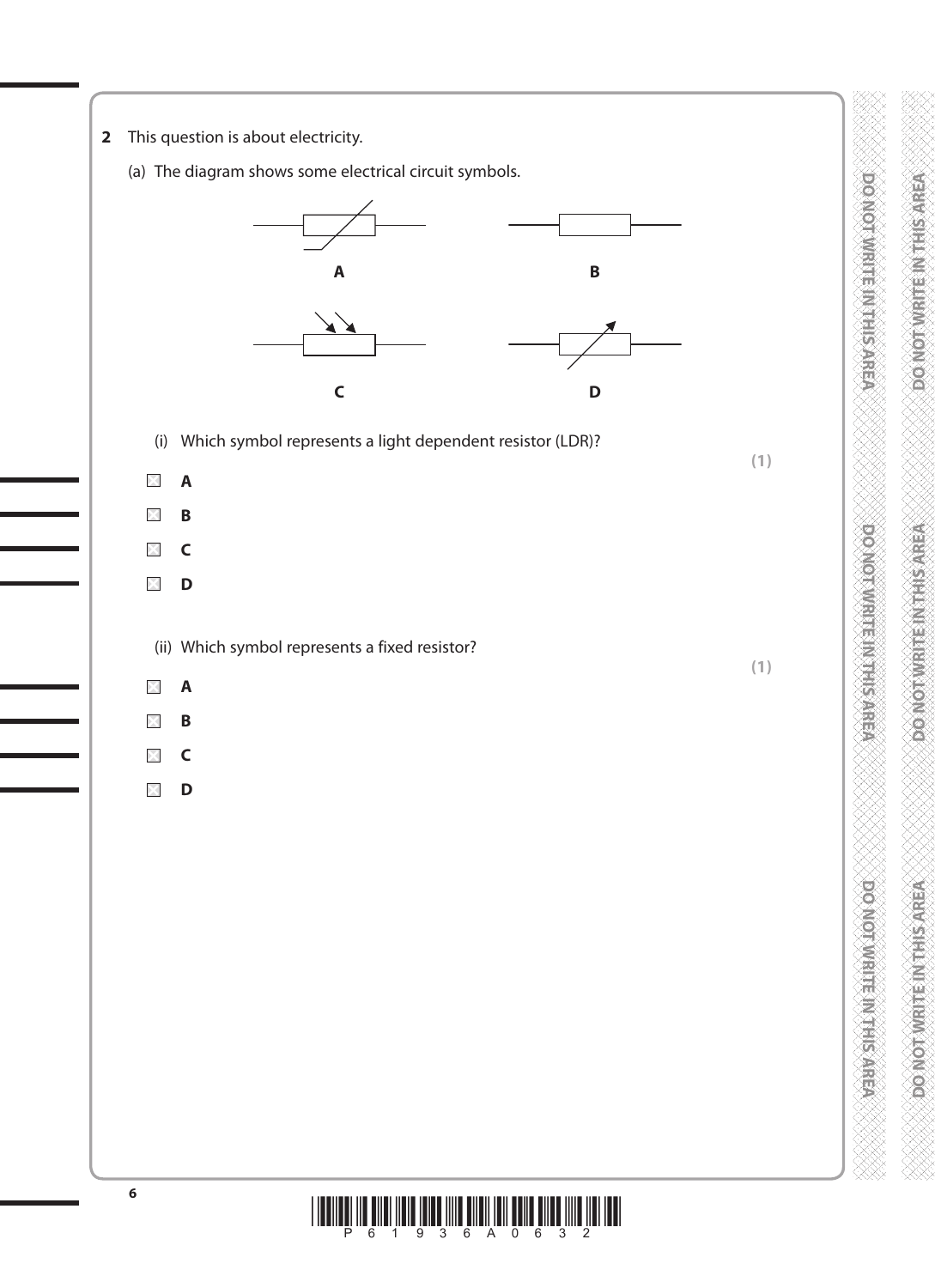|                            | (b) An electric heater connected to the mains supply has a power of 2200 W.<br>(i) State the equation linking power, current and voltage. |     |
|----------------------------|-------------------------------------------------------------------------------------------------------------------------------------------|-----|
|                            |                                                                                                                                           | (1) |
|                            | (ii) Show that the current in the electric heater is approximately 10A.<br>[mains supply voltage = $230V$ ]                               | (2) |
|                            | (iii) Which of these fuses should be used with the electric heater?                                                                       | (1) |
| $\boxtimes$<br>$\boxtimes$ | A 3A<br>5 A<br>B                                                                                                                          |     |
| X                          | $C$ 7A                                                                                                                                    |     |
| $\times$                   | <b>D</b> 13A                                                                                                                              |     |
|                            | (iv) Explain how the fuse protects the electric heater when the current in the<br>electric heater is too high.                            | (2) |
|                            |                                                                                                                                           |     |
|                            | (Total for Question 2 = 8 marks)                                                                                                          |     |
|                            |                                                                                                                                           |     |
|                            |                                                                                                                                           |     |

**DO NOT WRITE IN THIS AREA DO NOT WRITE IN THIS AREA DO NOT WRITE IN THIS AREA**

**DOMOT WRITEIN THIS AREA** 

DO NOT WRITE IN THIS AREA

DO NOT WRITE IN THIS AREA



**7**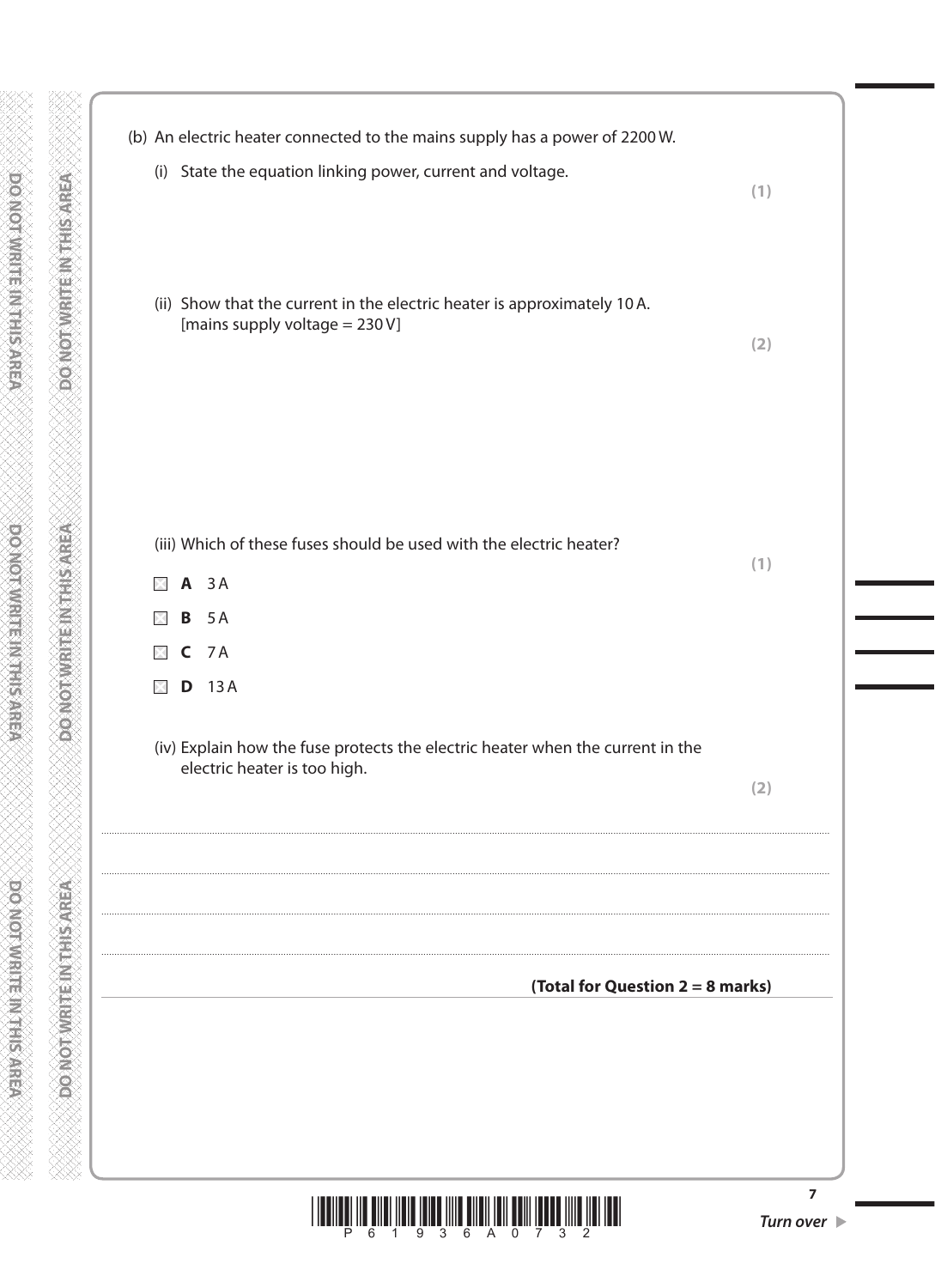**3** The diagram shows the magnetic field between the poles of two bar magnets. Only one end of each bar magnet is shown.



(a) Complete the diagram by labelling the poles on the bar magnets.

**(2)**

**DO NOTE:** 

**DOMOTWRITE METHSAREA** 

**DO NOTE:** 

**DONO MIRRIE INSTRUCTION** 

**DO NOTE:** 

DO NOT WRITE IN THIS AREA

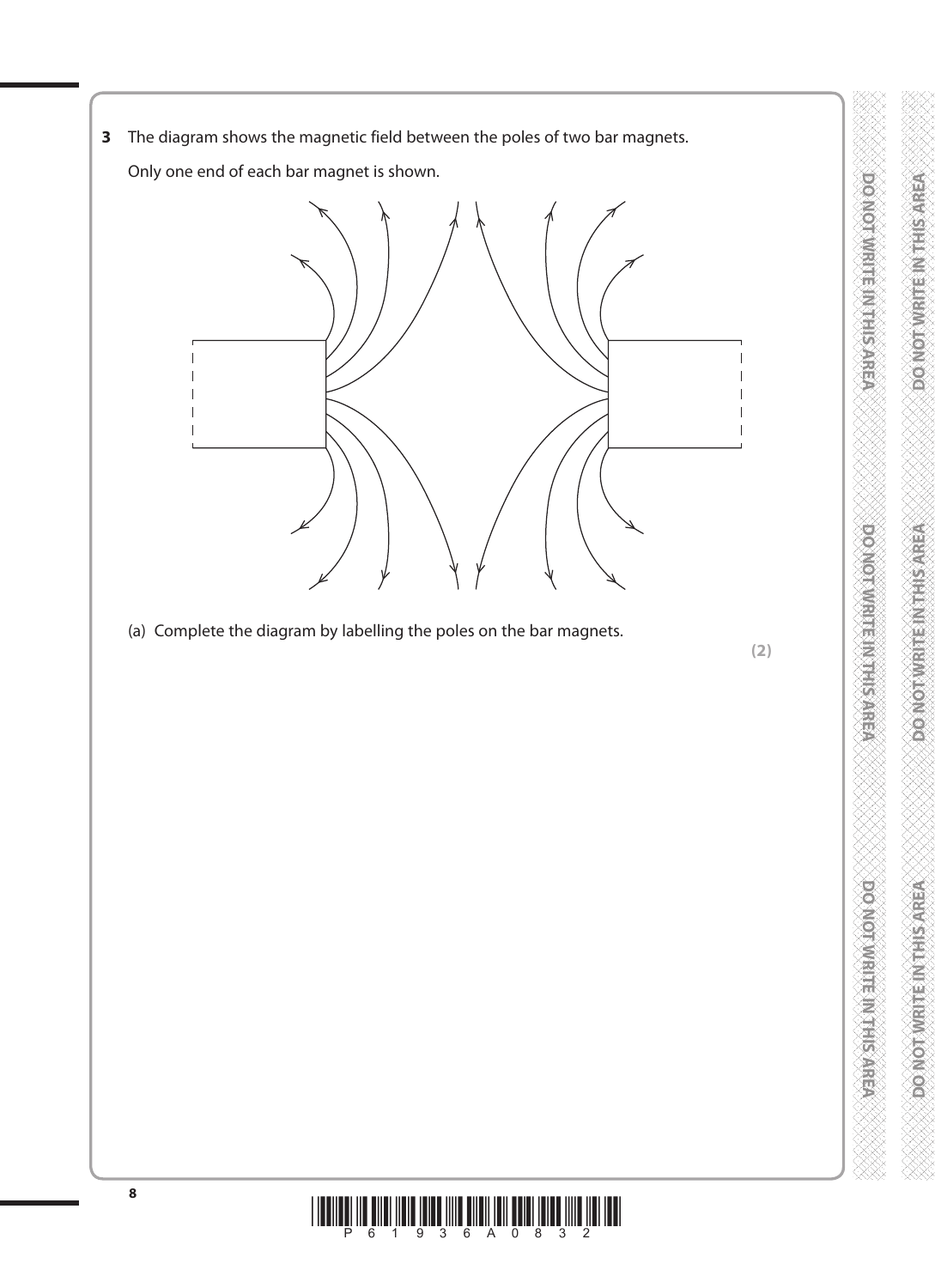(b) A student investigates the magnetic field between the poles of the two bar magnets.

Describe an experiment that he could do to determine the shape and direction of this magnetic field.

You may draw a diagram to help your answer.

 $(3)$ 

# (Total for Question  $3 = 5$  marks)

**DO NOT WRITE INTHIS AREA** 

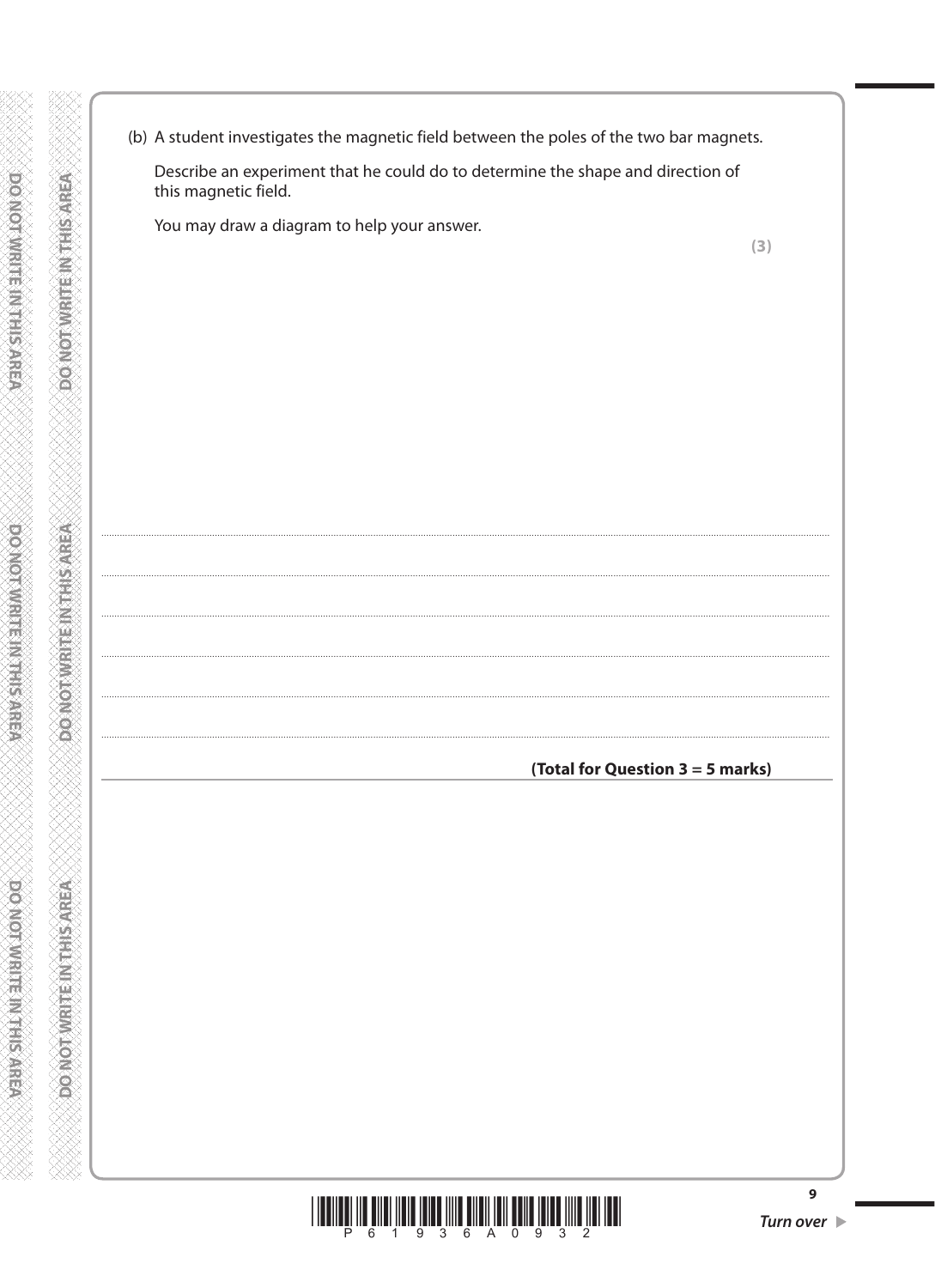DO NOT WRITE IN THIS AREA **DO NOTE:** 

- **4** This question is about pressure and density.
	- (a) Photograph A shows a pile of identical metal squares on a table.



# **PhotographA**

There are 6 metal squares in the pile.

The weight of each metal square is 0.072N.

The pressure exerted on the table by the pile of metal squares is 820Pa.

(i) State the equation linking pressure, force and area.

(ii) Calculate the area of the table in contact with the metal squares.

**(3)**

**(1)**

area = .............................................................. m2

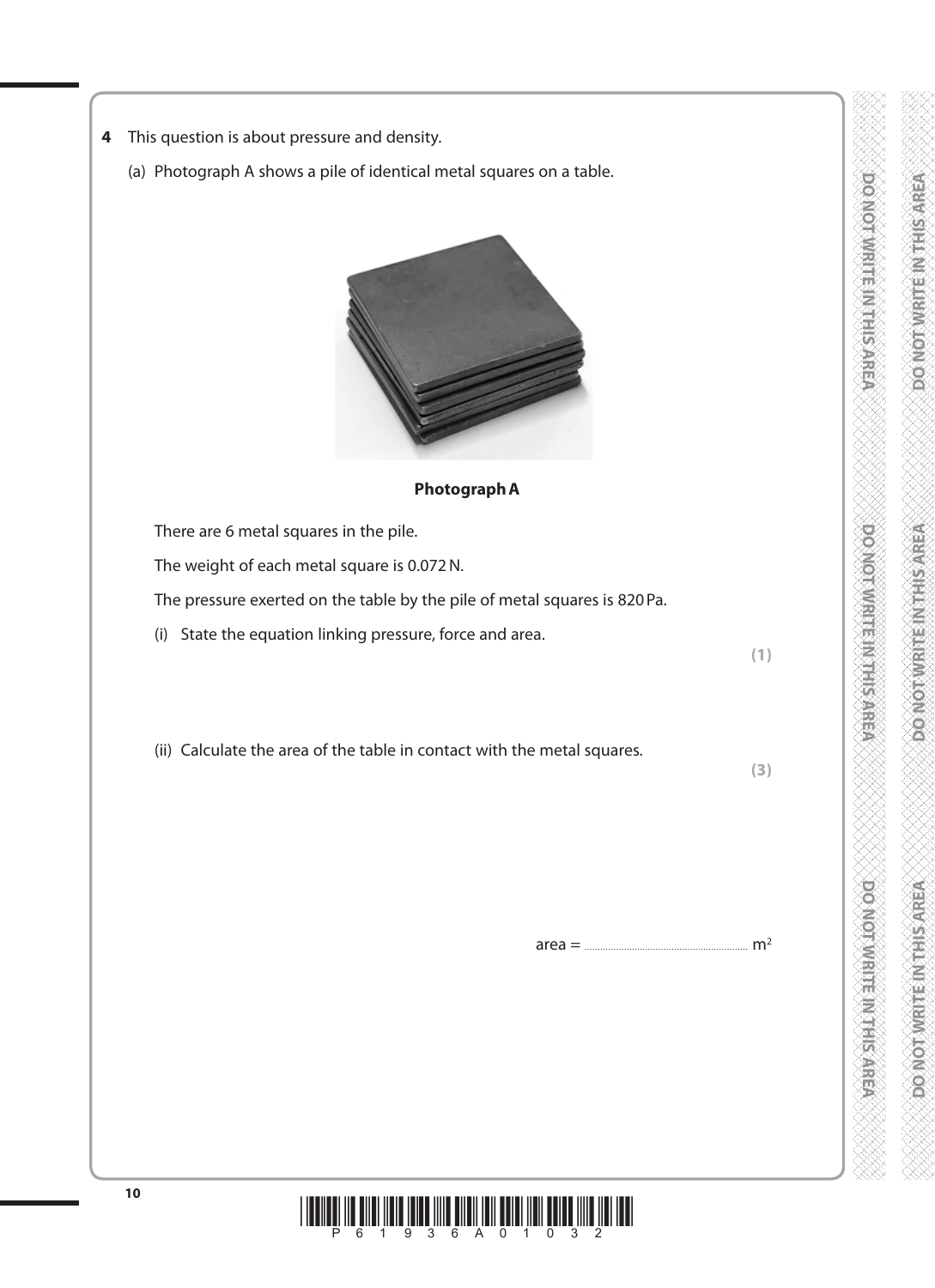(b) Photograph B shows the 6 metal squares spread out on the table. **Photograph B** (i) Explain how spreading out the metal squares affects the pressure they exert on the table.  $(2)$ (ii) Explain whether spreading out the metal squares affects the density of the material they are made from.  $(2)$ (Total for Question  $4 = 8$  marks)

**DO NOT WRITE IN THIS AREA** 

**DOMOT WRITEIN THIS AREA** 

**DONOT WRITE INTHIS AREA** 



 $11$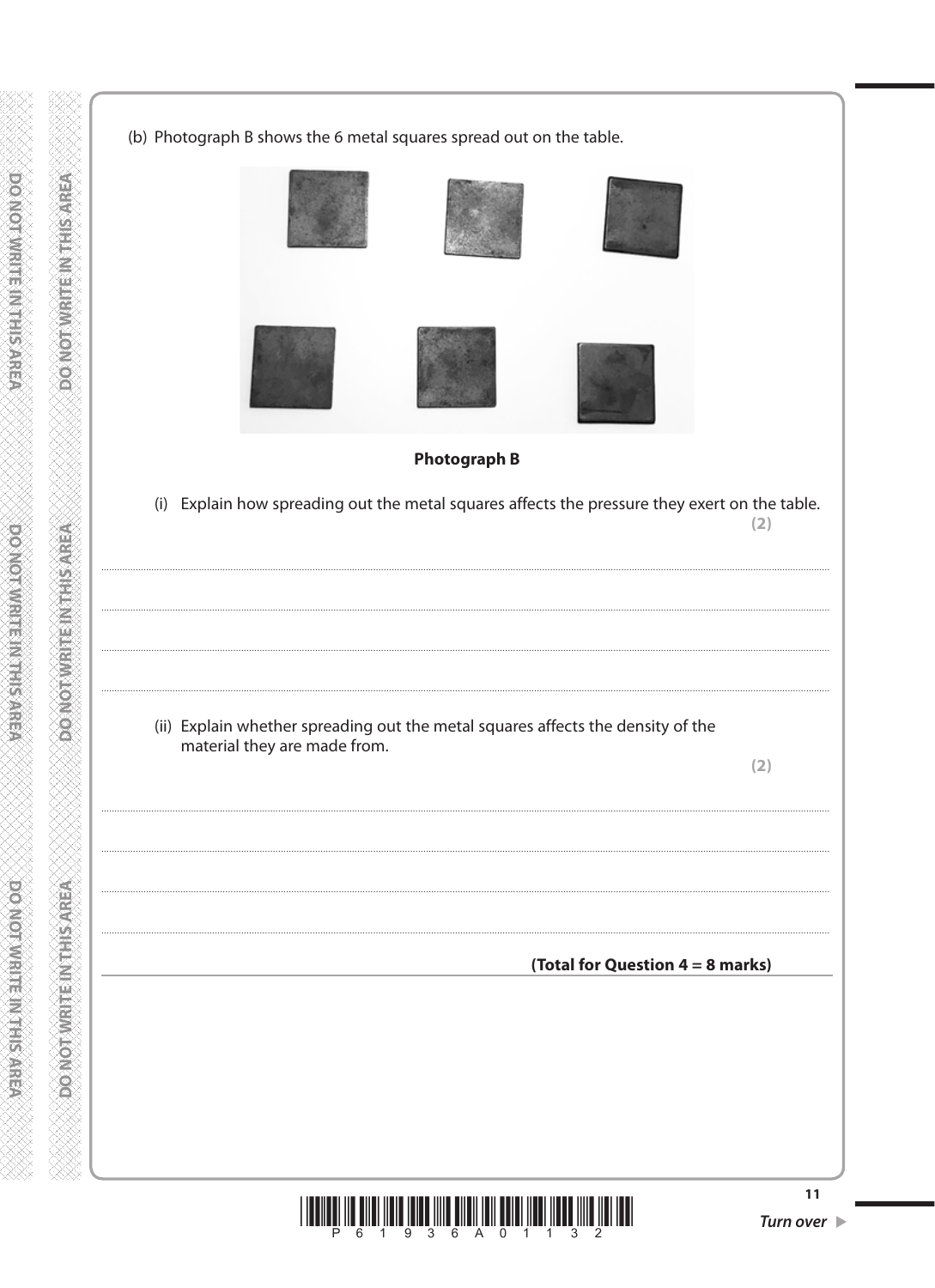**DO NOTE:** 

DO NOT WRITE IN THIS AREA

- **5** This question is about electric motors.
	- (a) Diagram A shows a motor lifting a 780g mass.



#### **Diagram A**

The current in the motor is 0.65A and the voltage across it is 4.5V.

The electrical energy transferred to the motor is 25J.

(i) Calculate the time taken for the motor to lift the mass.

Give your answer to two significant figures.

**(3)**

time = .............................................................. s

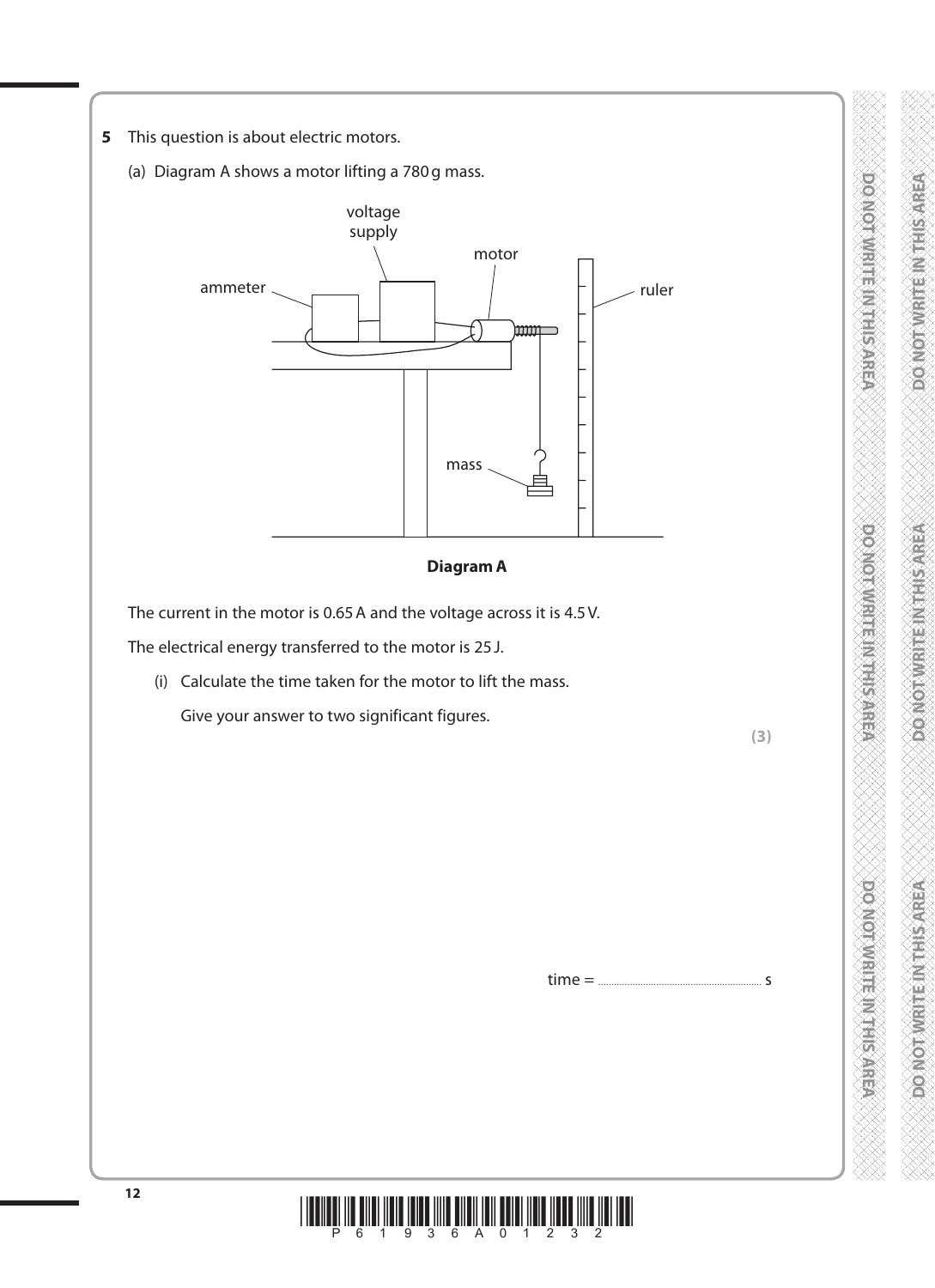| (ii) State the equation linking gravitational potential energy (GPE), mass, g and height.                                  | (1) |
|----------------------------------------------------------------------------------------------------------------------------|-----|
| (iii) The mass gains 5.0J of gravitational potential energy when it is lifted.<br>Calculate the height the mass is lifted. | (3) |
| (iv) Explain why the amount of electrical energy transferred to the motor is greater than                                  |     |
| the amount of GPE gained by the mass.                                                                                      | (2) |
|                                                                                                                            |     |
|                                                                                                                            |     |
|                                                                                                                            |     |

**DO NOT WRITE IN THIS AREA** 

**DOMOTIVRITENTISAREA** 

DO NOT WRITE IN THIS AREA

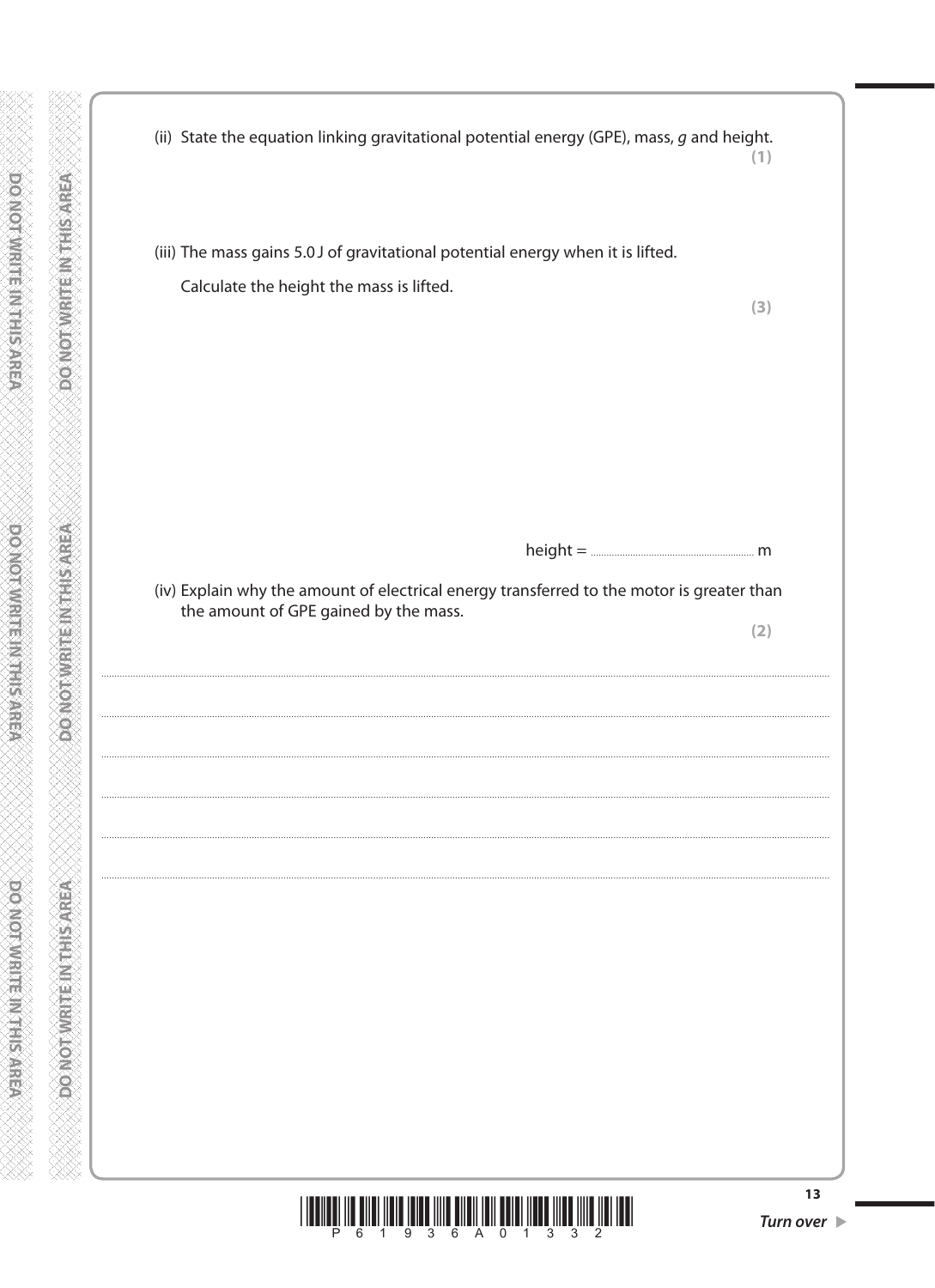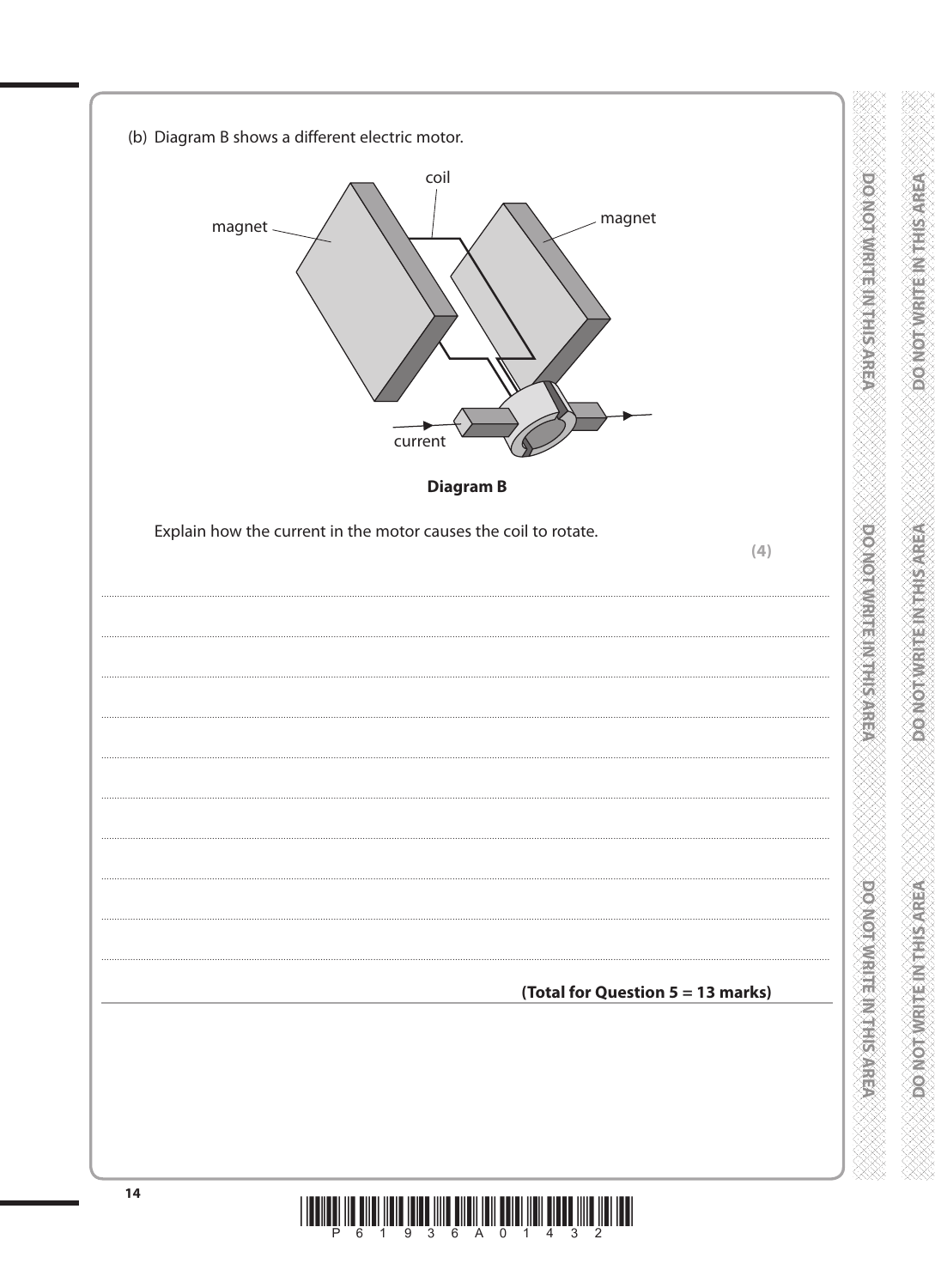6 A student investigates the motion of different falling masses by measuring the time taken for a toy parachute to fall from a window.



This is the student's method.

- measure the mass of the toy parachute
- drop the toy parachute from the window  $\bullet$
- repeat the experiment with additional mass added to the toy parachute
- continue to add mass up to a maximum of six different masses  $\bullet$
- (a) Describe how the student should measure the time taken for the toy parachute to fall from the window.

 $(2)$ 

(b) State the independent and dependent variables in this investigation.

(c) State one factor that the student should keep constant in order to make his investigation valid (a fair test).

 $(1)$ 



Ź C<br>C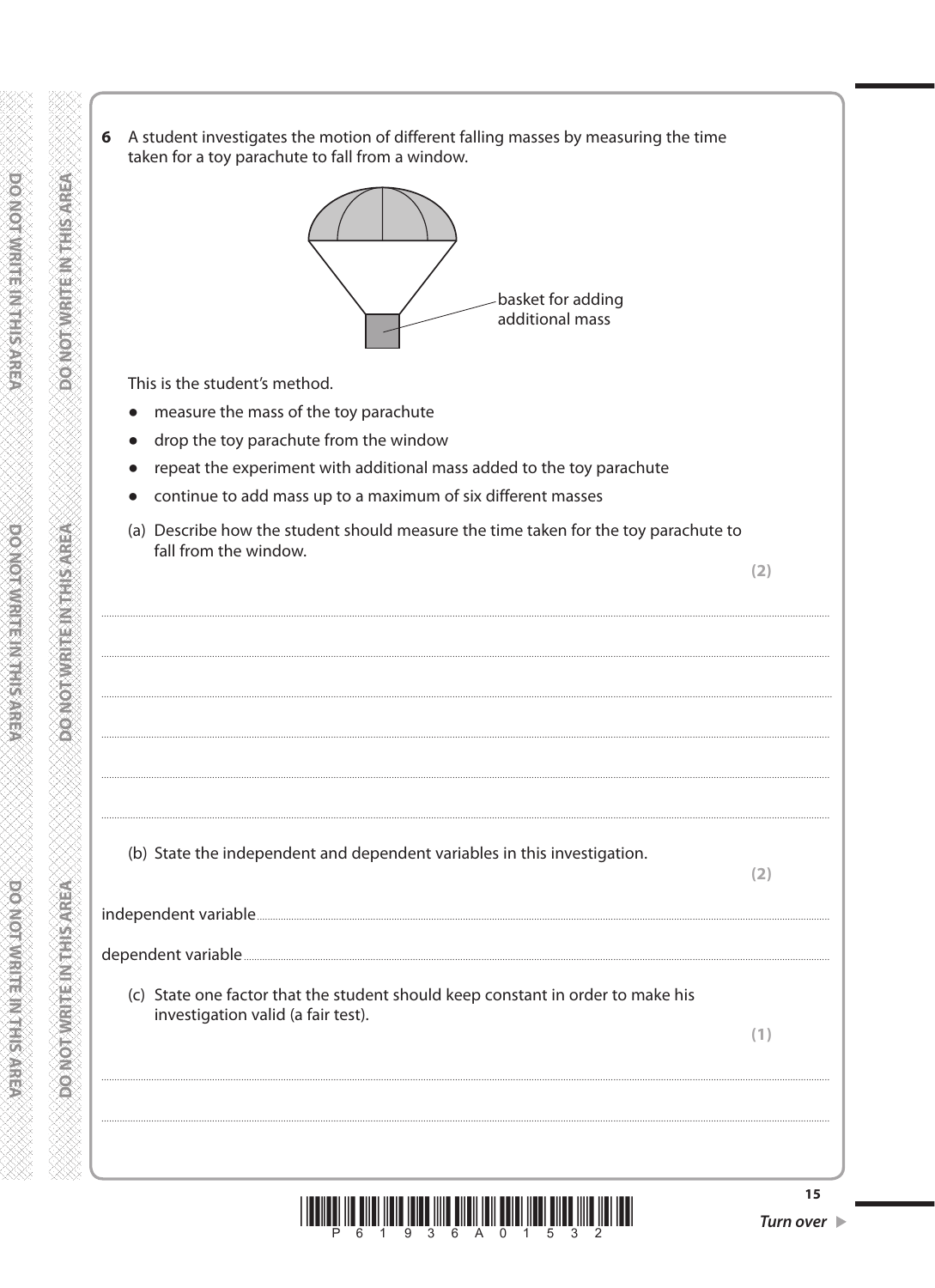**DO NOTE:** 

DO NOT WRITE IN THIS AREA

(d) The table shows the student's results.

| <b>Mass</b> | Time taken in s |                |                |                          |  |  |
|-------------|-----------------|----------------|----------------|--------------------------|--|--|
| in g        | <b>Trial 1</b>  | <b>Trial 2</b> | <b>Trial 3</b> | <b>Average</b><br>(mean) |  |  |
| 20          | 1.72            | 1.67           | 1.65           | 1.68                     |  |  |
| 40          | 1.23            | 1.30           | 1.25           | 1.26                     |  |  |
| 60          | 1.11            | 1.16           | 1.06           | 1.11                     |  |  |
| 80          | 0.99            | 0.97           | 1.01           | 0.99                     |  |  |
| 100         | 0.95            | 0.92           | 0.92           | 0.93                     |  |  |
| 120         | 0.90            | 0.88           | 0.85           |                          |  |  |

(i) Complete the table by calculating the average time for a mass of 120g.

**(2)**

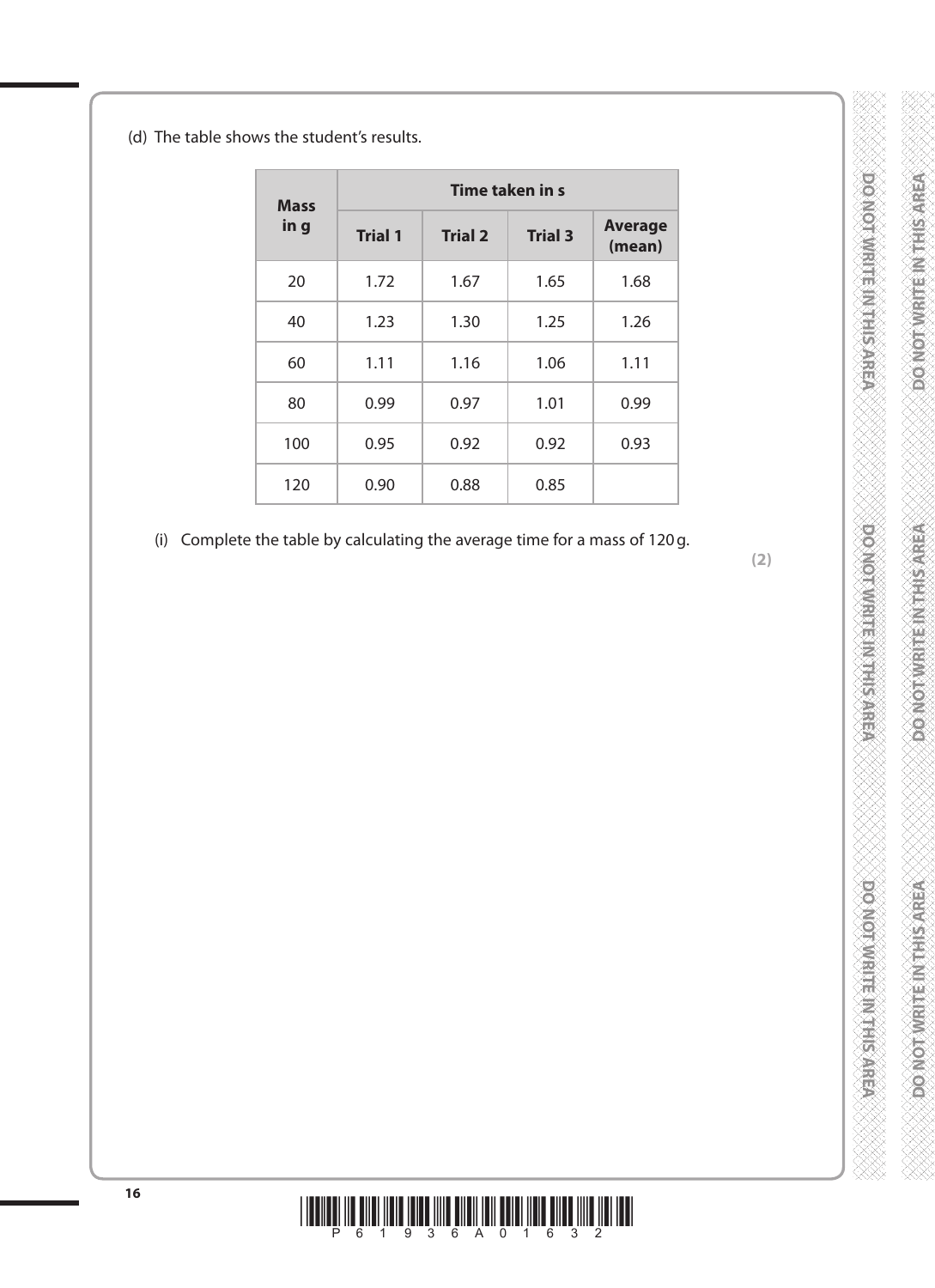

(iii) Draw the curve of best fit.





**DOMOTWRITE INTHISTAREA** 

**(4)**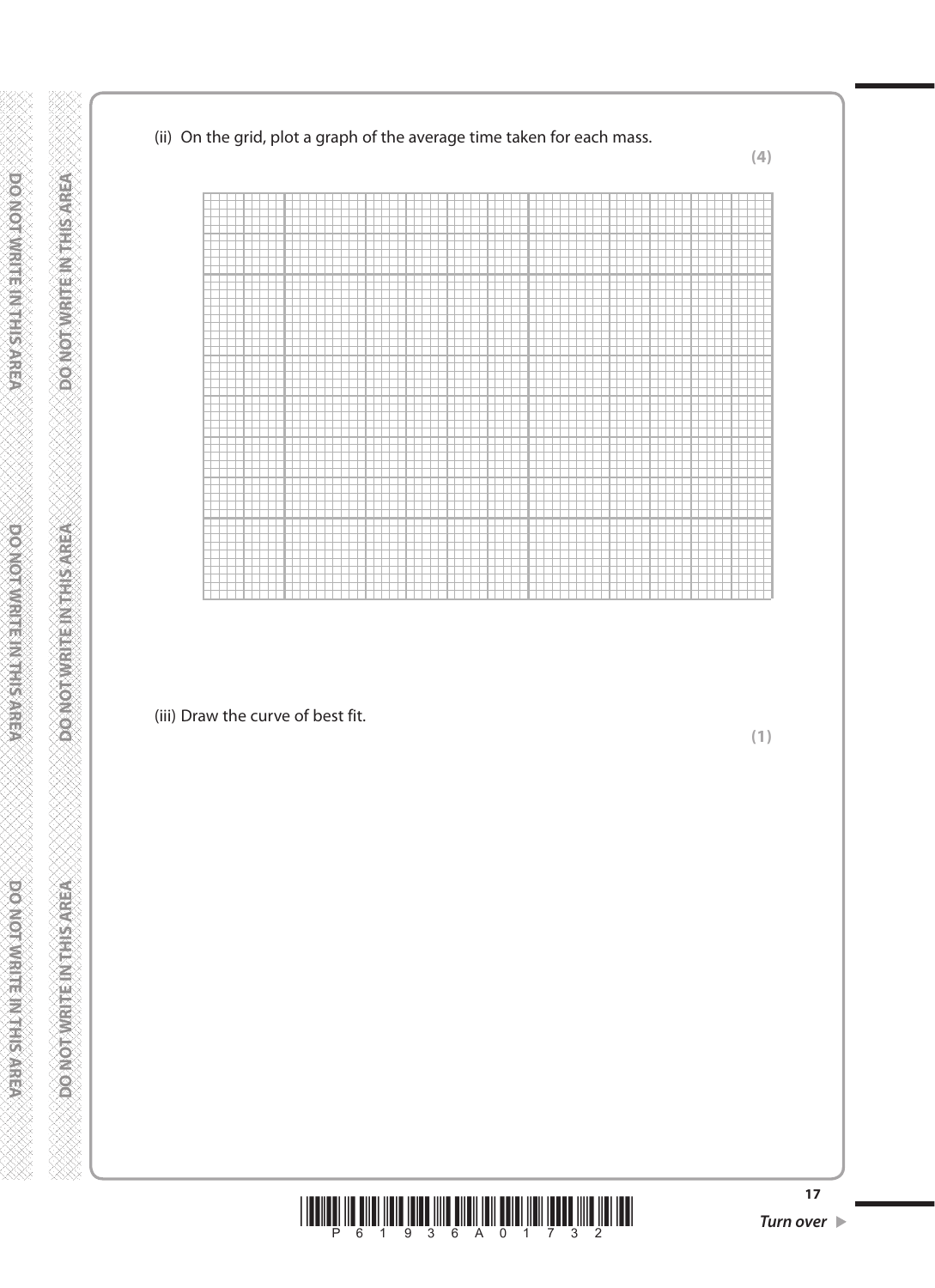

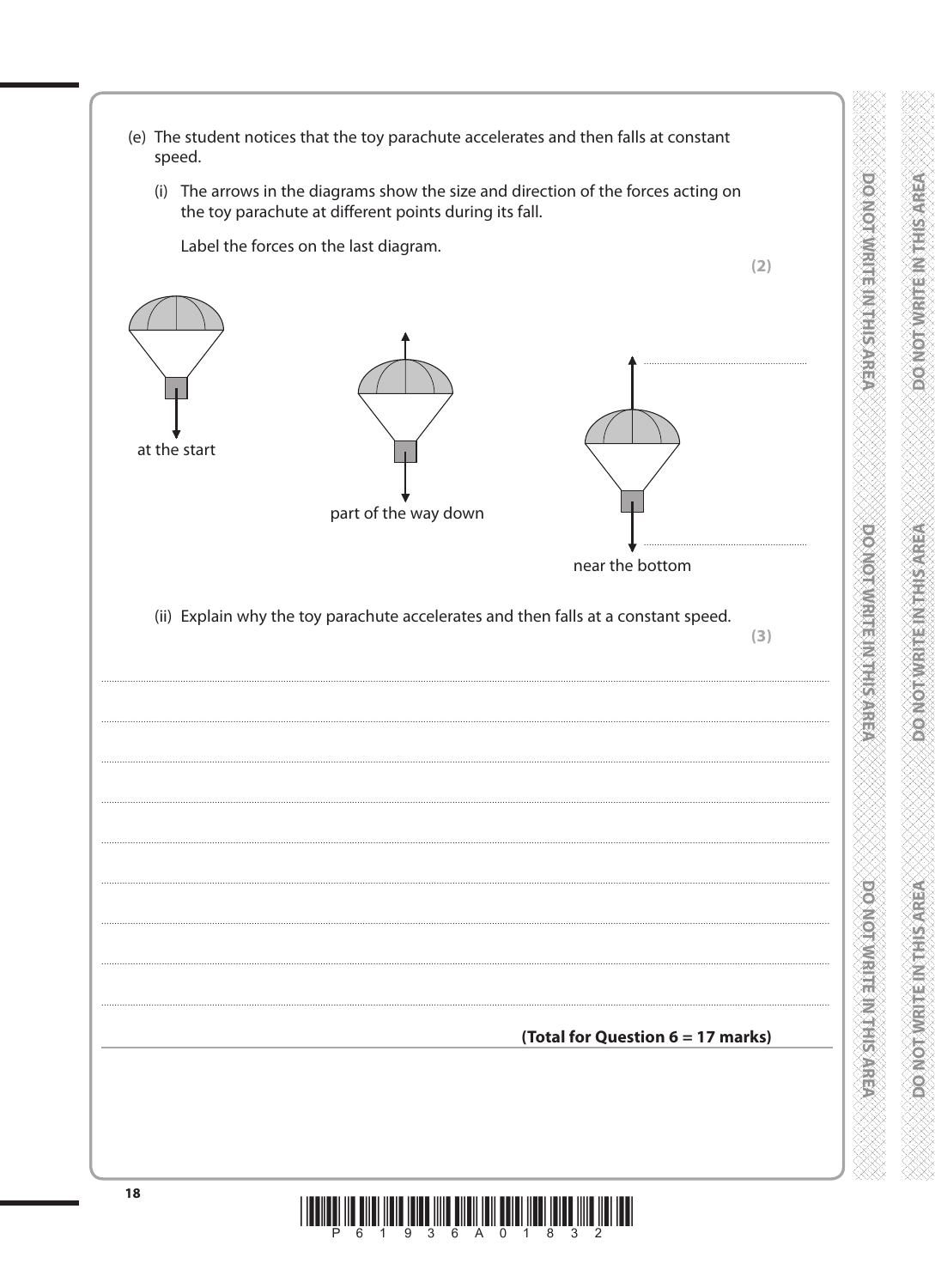The photograph shows a toy train as it moves around a circular track.  $\overline{\mathbf{z}}$ 



A student wants to find the average speed of the toy train.

Describe a method that the student could use to find the average speed.

 $(5)$ 



**DOMOTOM HEATHER** 

**DOMOT WRITEIN THIS AREA**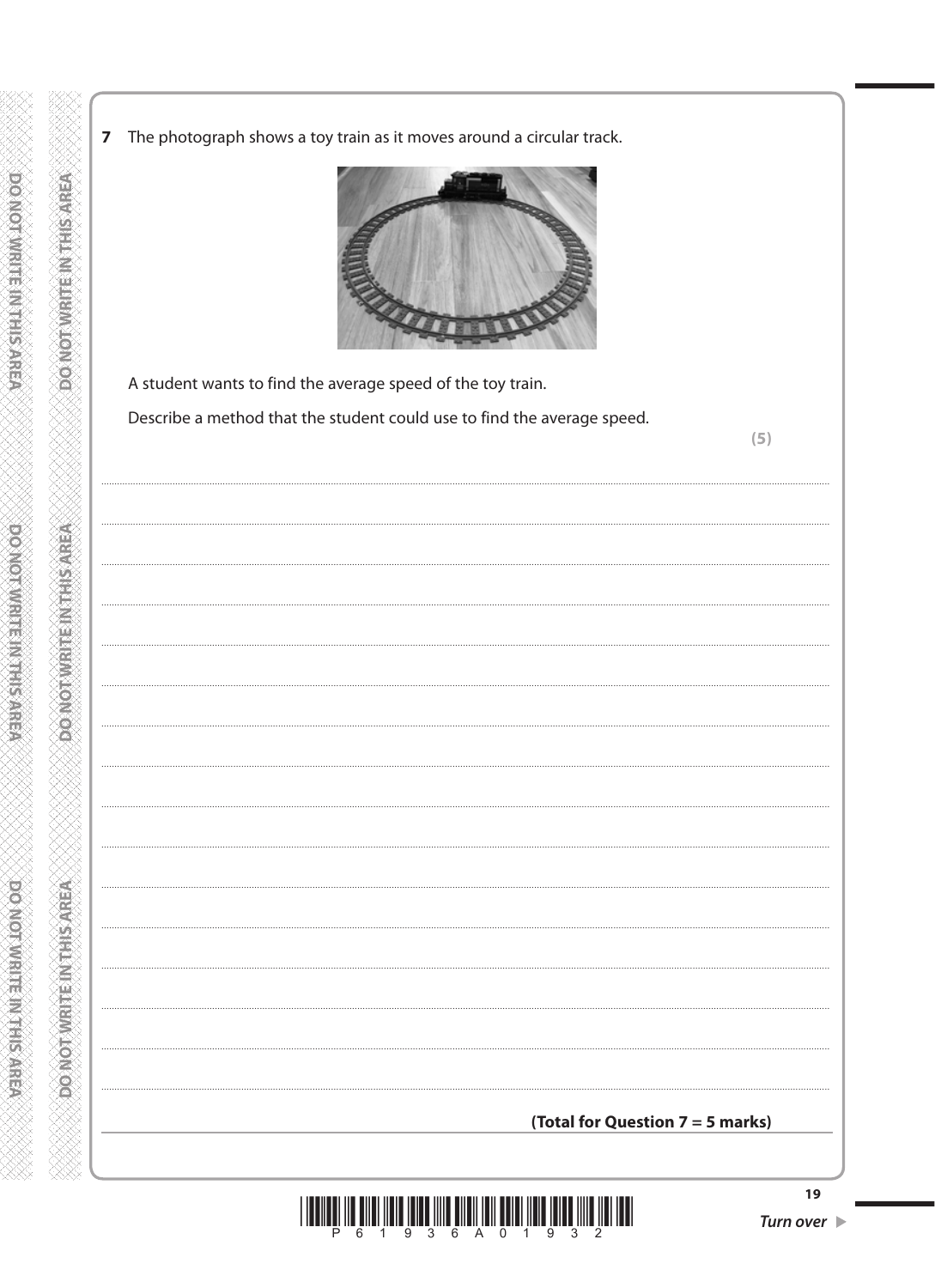| (a) The diagram shows a man pulling a child on a sledge.                     |     |
|------------------------------------------------------------------------------|-----|
| The mass of the child and sledge is 45 kg.                                   |     |
| The unbalanced force acting on the sledge is 49 N.                           |     |
| State the equation linking unbalanced force, mass and acceleration.<br>(i)   | (1) |
| (ii) Calculate the acceleration of the child and sledge.                     | (2) |
|                                                                              |     |
| (iii) Suggest a reason why the man must pull the sledge with a force that is |     |
| greater than 49N.                                                            | (1) |
|                                                                              |     |

**<sup>20</sup>** \*P61936A02032\*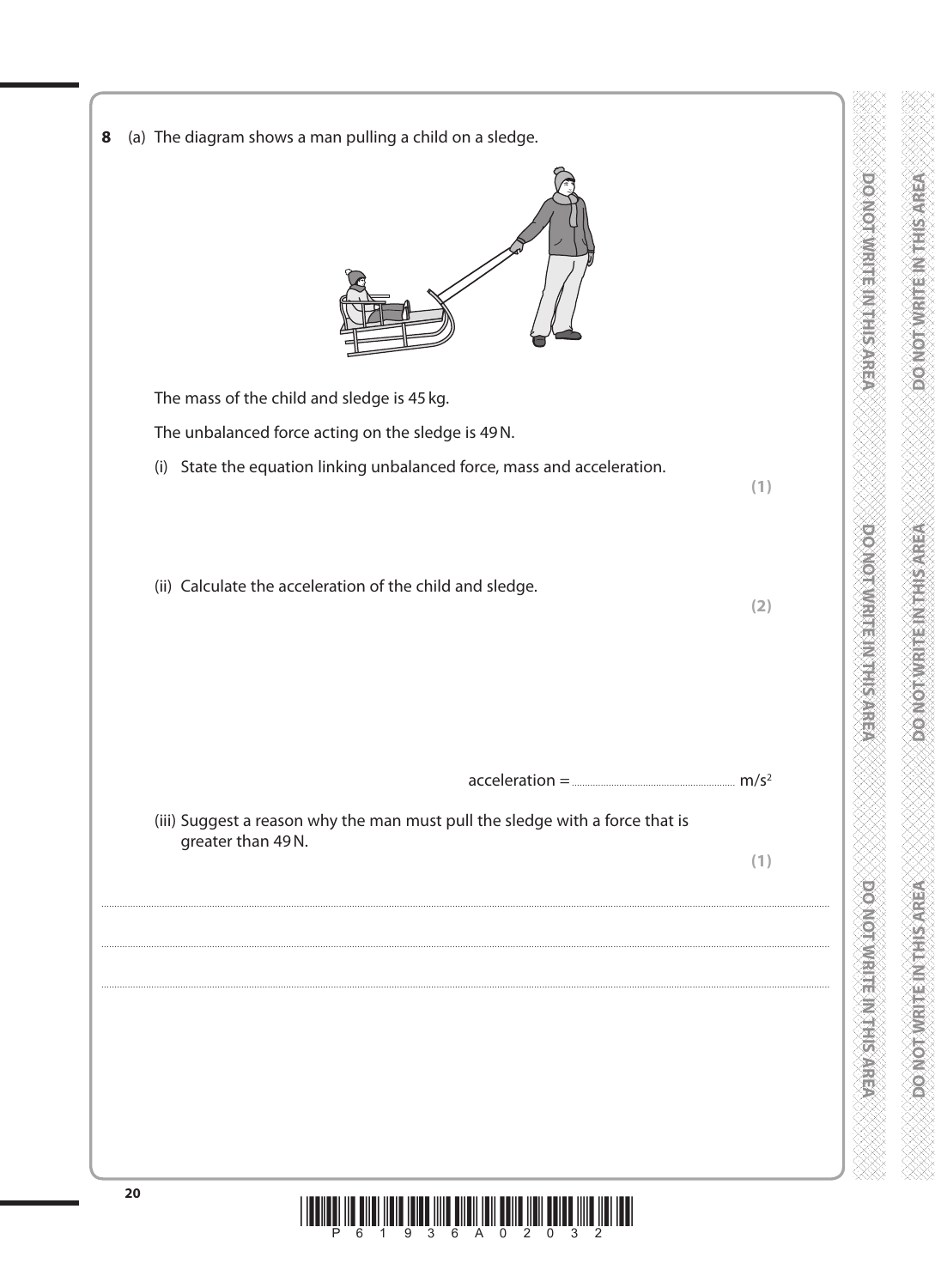- (b) The sledge is then placed at the top of a hill. When it slides down the hill, it accelerates at 1.3 m/s<sup>2</sup>. The sledge accelerates from rest for 2.4s. (i) State the equation linking acceleration, velocity and time. **(1)**
	- (ii) Show that the sledge reaches a speed of approximately 3m/s after it has accelerated for 2.4s.

**(2)**

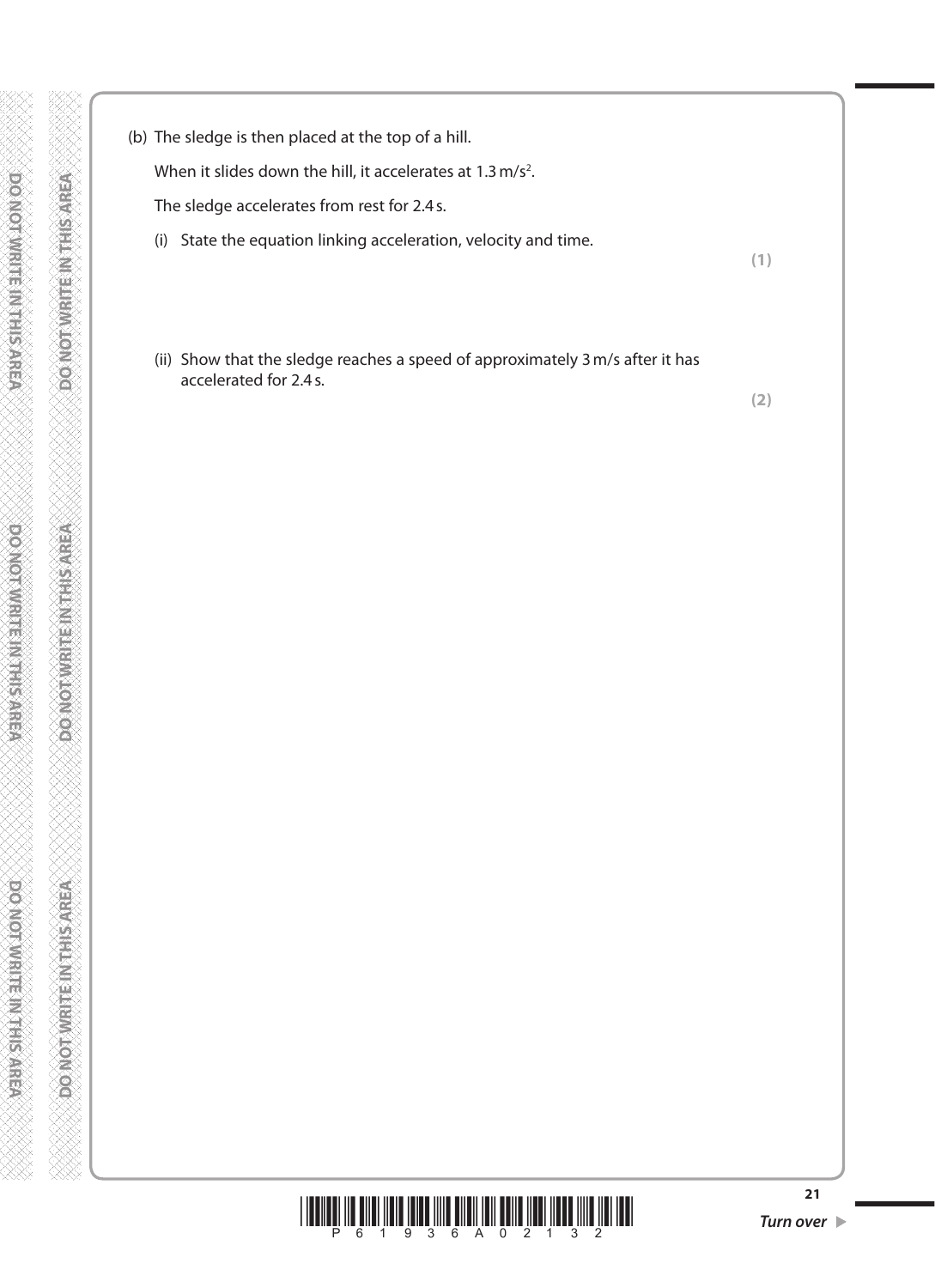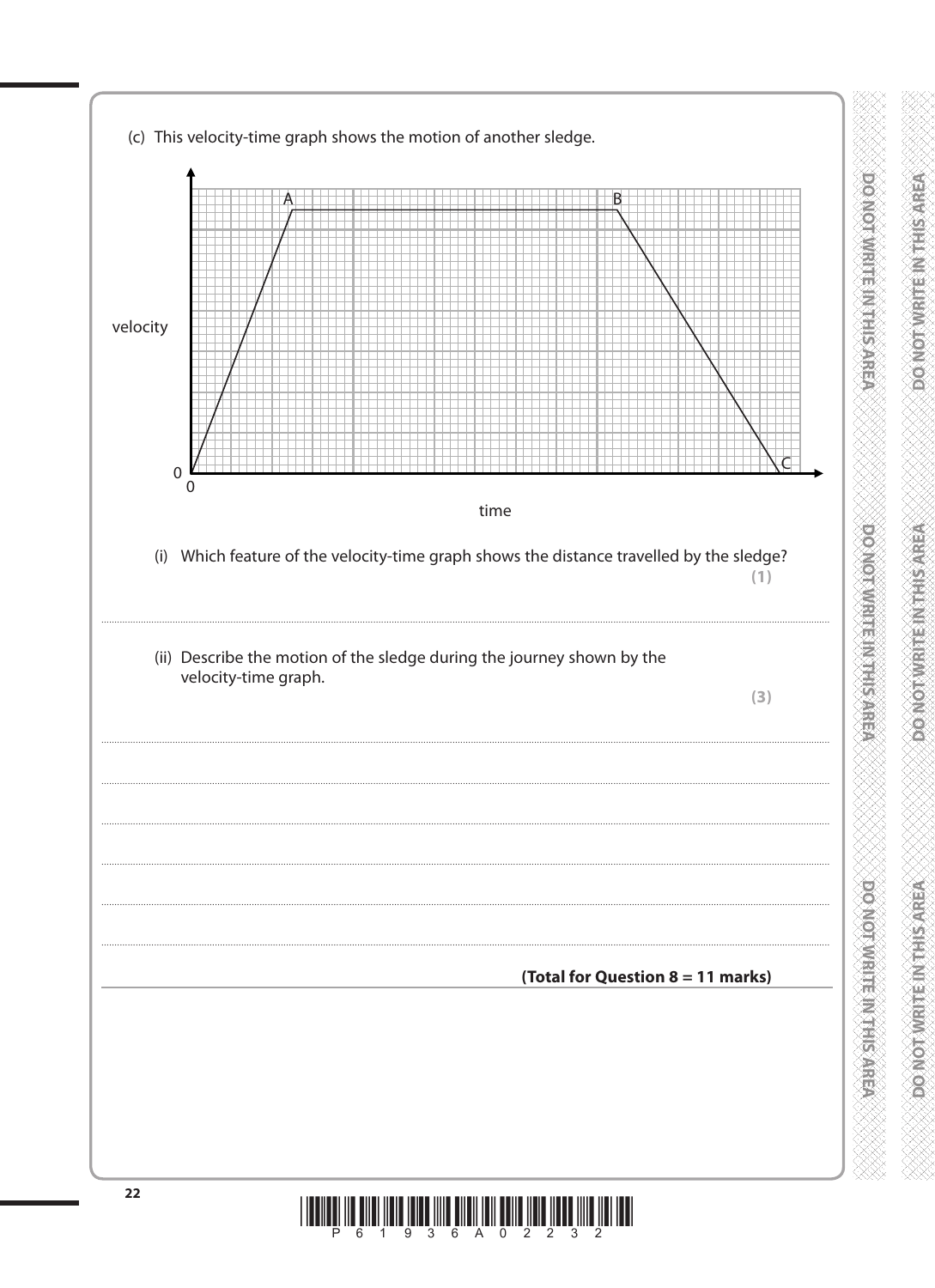**DO NOT WRITE IN THIS AREA DO NOT WRITE IN THIS AREA DO NOT WRITE IN THIS AREA DONOT WRITE IN THIS AREA** 

**DOMOT WRITEINTHIS AREA** 

**DONOTWRITEIN THIS AREA** 



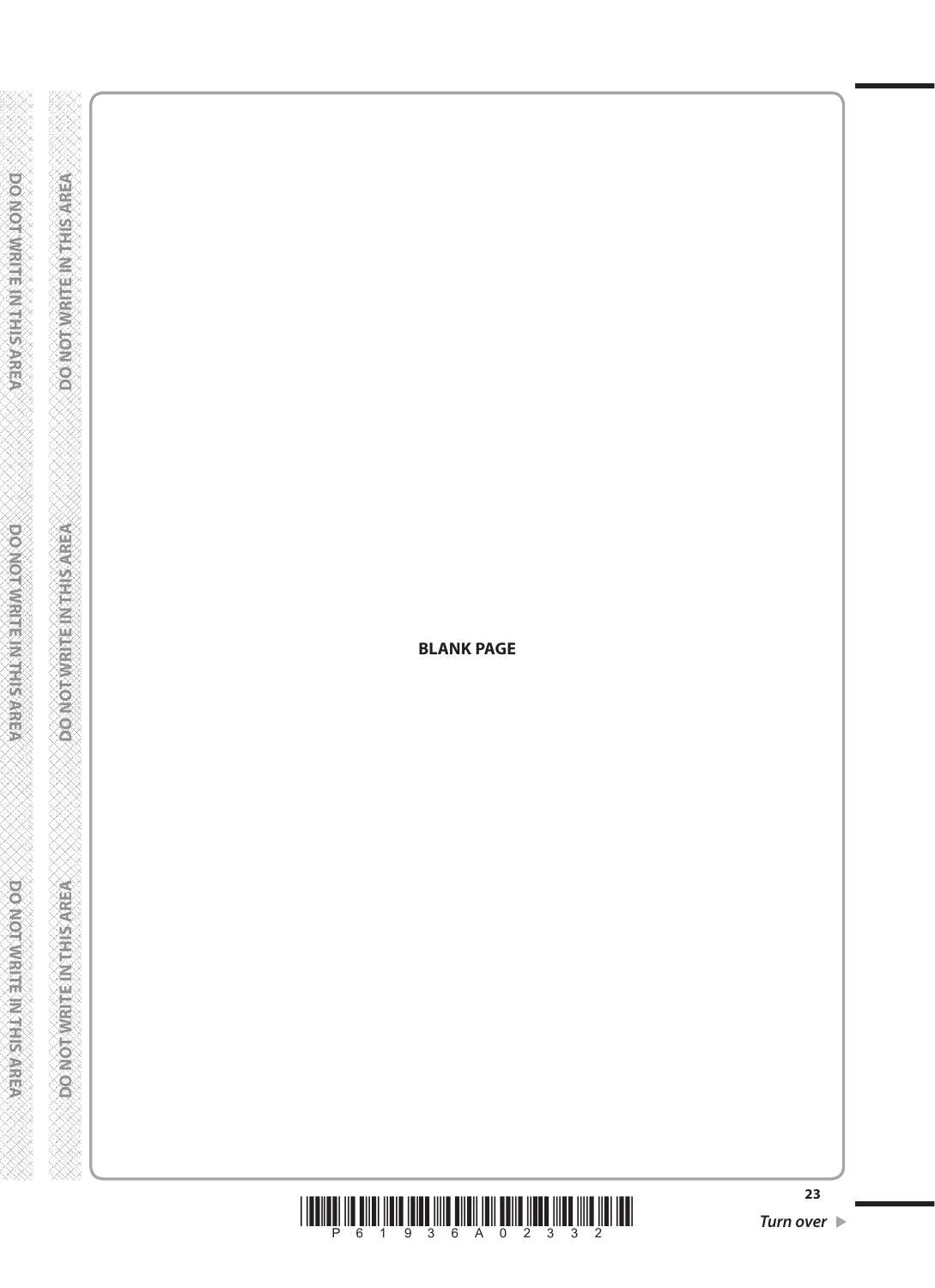| (a) Name an instrument the teacher should use to detect the radiation emitted from                                              |     |
|---------------------------------------------------------------------------------------------------------------------------------|-----|
| the source.                                                                                                                     | (1) |
| (b) (i) State two sources of background radiation.                                                                              | (2) |
|                                                                                                                                 |     |
| (ii) Describe the procedure the teacher should follow to measure the background<br>radiation and correct the count measurement. |     |
|                                                                                                                                 | (3) |
|                                                                                                                                 |     |
|                                                                                                                                 |     |
|                                                                                                                                 |     |
|                                                                                                                                 |     |
|                                                                                                                                 |     |
|                                                                                                                                 |     |
|                                                                                                                                 |     |
|                                                                                                                                 |     |
|                                                                                                                                 |     |
|                                                                                                                                 |     |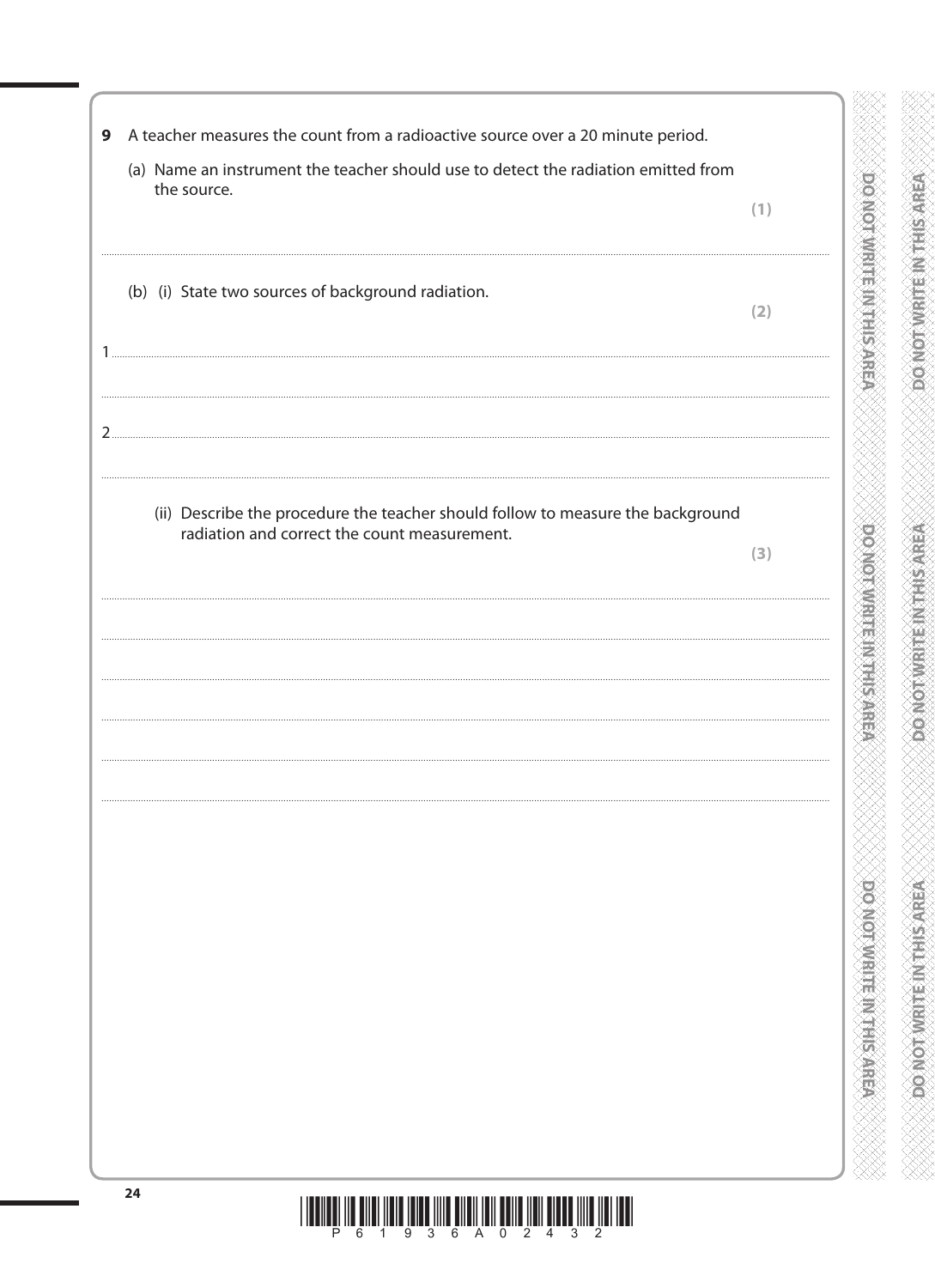|     | (c) The radioactive source used by the teacher emits beta radiation.                                   |
|-----|--------------------------------------------------------------------------------------------------------|
|     | Describe how the nucleus of an atom is changed by the emission of a beta particle.<br>(2)              |
|     |                                                                                                        |
|     | (d) State two ways that the teacher can reduce the risks when working with radioactive sources.<br>(2) |
| $2$ |                                                                                                        |
|     | (Total for Question 9 = 10 marks)                                                                      |
|     |                                                                                                        |
|     |                                                                                                        |
|     |                                                                                                        |
|     |                                                                                                        |
|     |                                                                                                        |
|     |                                                                                                        |
|     |                                                                                                        |
|     |                                                                                                        |



 $25$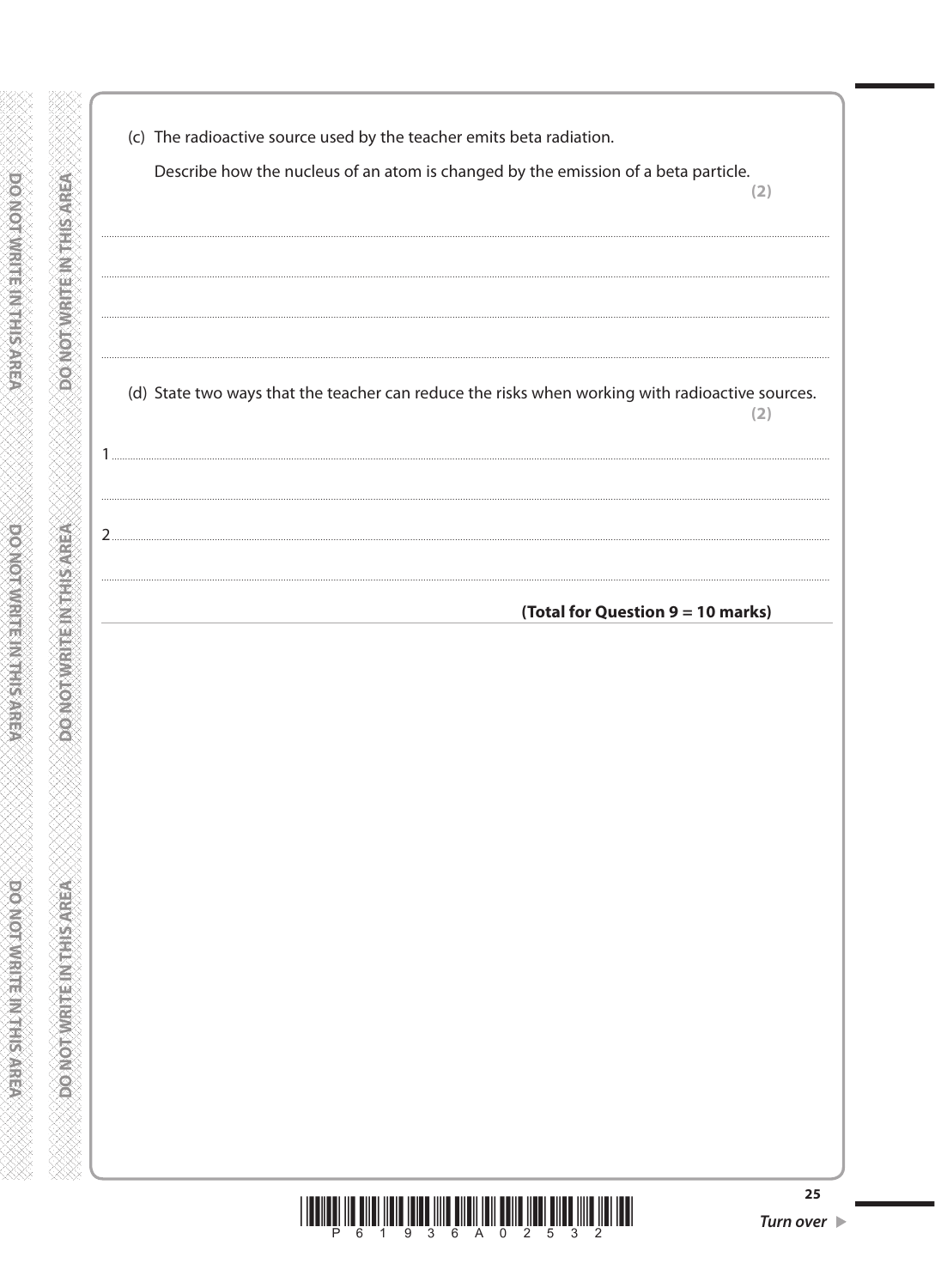| 10 The photograph shows a cylinder of compressed air used to breathe underwater.                         |     |
|----------------------------------------------------------------------------------------------------------|-----|
| © serg_dibrova/Shutterstock                                                                              |     |
| (a) Explain how the air causes a pressure on the inside of the cylinder.                                 |     |
| Refer to particles in your answer.                                                                       | (3) |
|                                                                                                          |     |
|                                                                                                          |     |
|                                                                                                          |     |
|                                                                                                          |     |
| (b) Explain what happens to the pressure of the air inside the cylinder as its<br>temperature increases. | (3) |
|                                                                                                          |     |
|                                                                                                          |     |
|                                                                                                          |     |
|                                                                                                          |     |
|                                                                                                          |     |
|                                                                                                          |     |
|                                                                                                          |     |
|                                                                                                          |     |

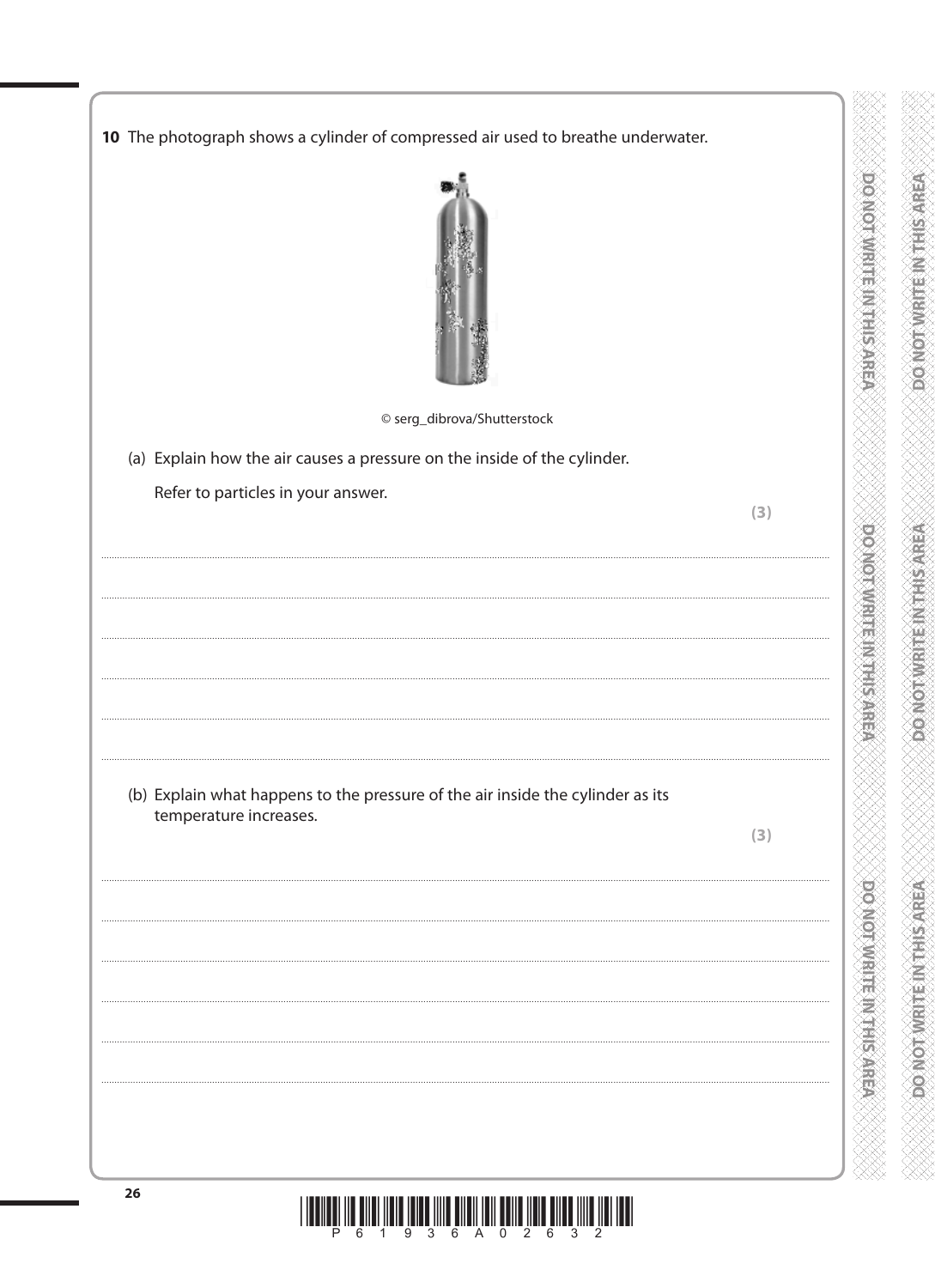(c) A fixed mass of air has a volume of 43 000 cm<sup>3</sup> when its pressure is 100 kPa. Calculate the pressure of this fixed mass of air when it is inside the cylinder. [volume of air in cylinder  $= 8500 \text{ cm}^3$ ]

pressure = .............................................................. kPa

**(Total for Question 10 = 9 marks)**

**(3)**

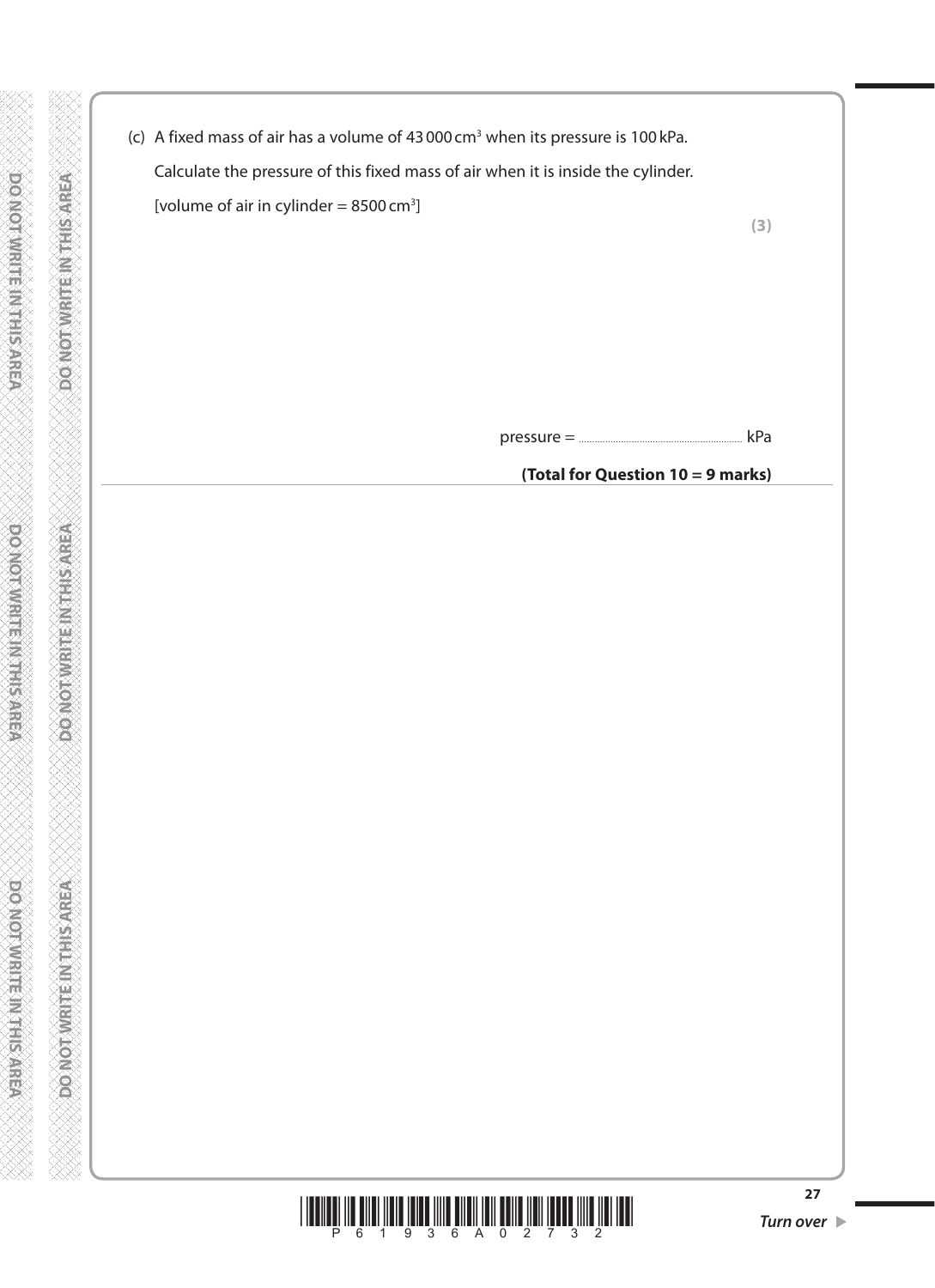

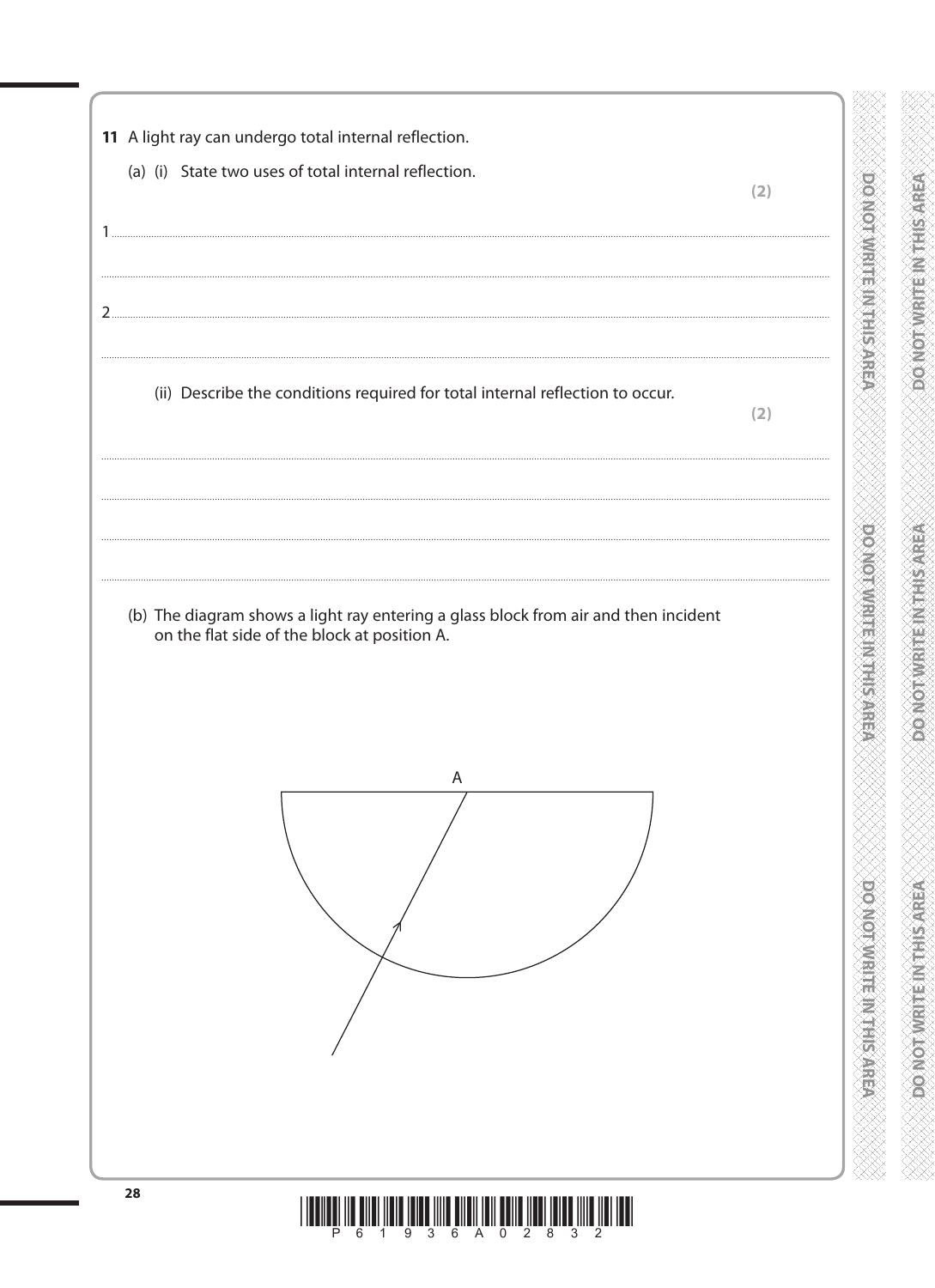(i) Draw the normal line where the light ray is incident on the flat side of the block. **(1)** (ii) Measure the angle of incidence. **(1)** angle of incidence = .............................................................. (iii) The critical angle of the glass block is 40° Continue the path of the light ray after it reaches position A. **(2)** (iv) State the equation linking critical angle and refractive index. **(1)** (v) Calculate the refractive index of the glass block. **(2)** refractive index = .............................................................. **(Total for Question 11 = 11 marks)**

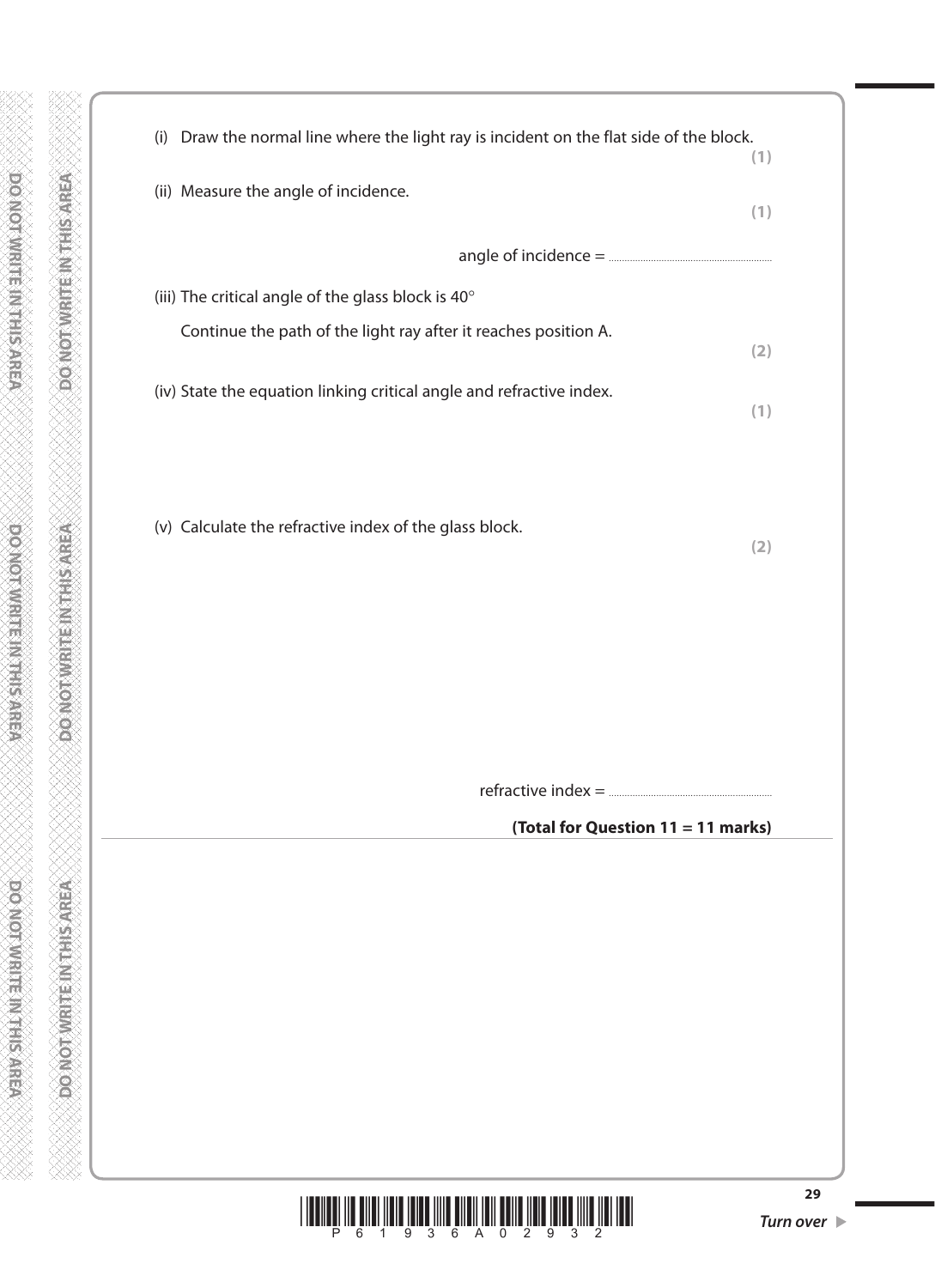

**DO NOTE:** 

**DOMOTWRITE MYHISAREA** 

**DO NOTE:** 

**DONOLWRITEIN THATSAREA** 

**DO NOTE:** 

DO NOT WRITE IN THIS AREA

**30 30 100 100 100 100 100 100 100 100 100 100 100 100 100 100 100 100 100 100 100 100 100 100 100 100 100 100 100 100 100 100 100 100 100 100 100 1**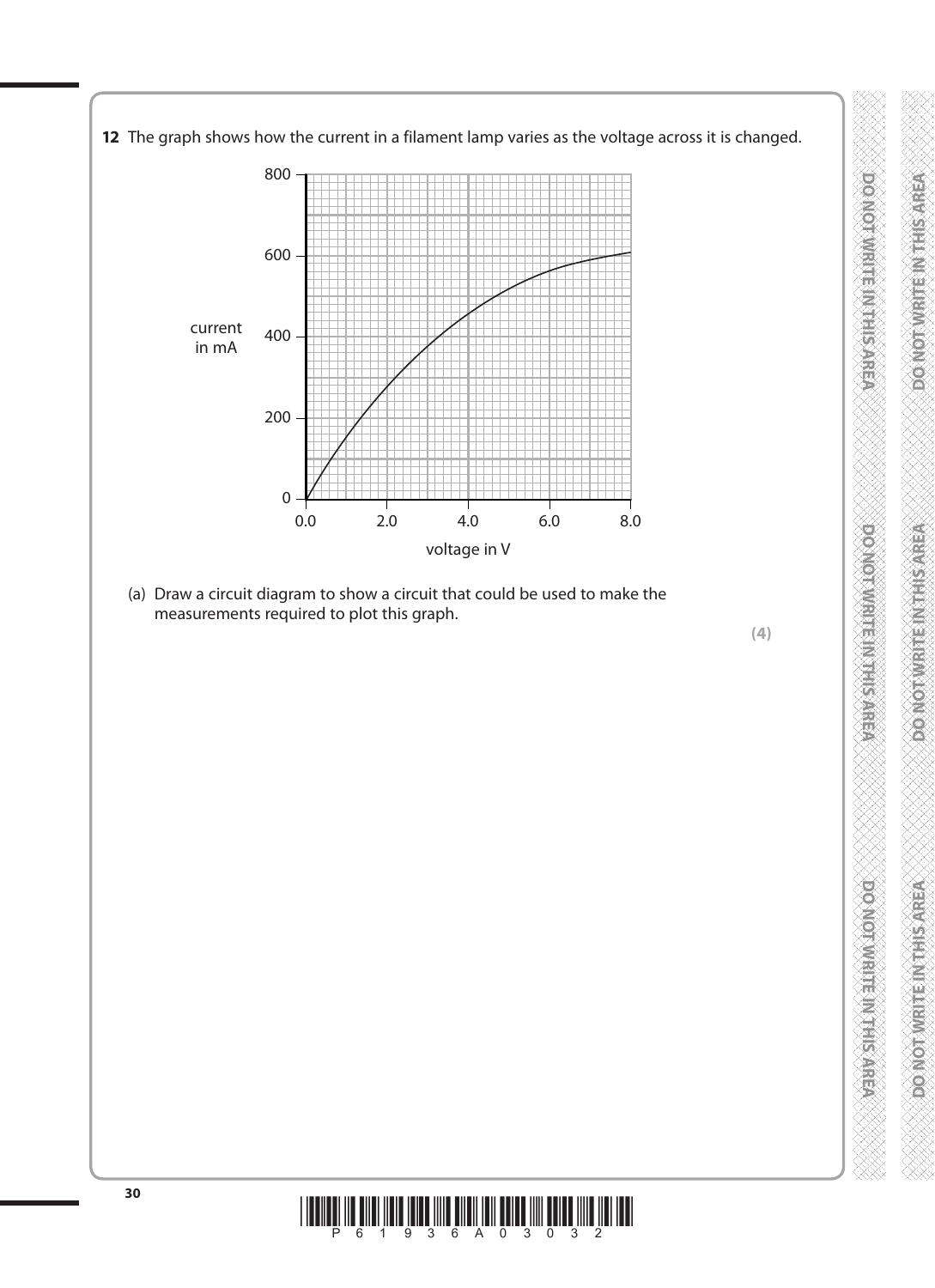(b) The resistance of the filament lamp changes as the voltage is increased.

**DONOTHING BRANCON** 

**DO NOT WRITE IN THIS AREA** 

(i) Determine how the resistance of the filament lamp changes as the voltage is increased. You should use data from the graph in your answer.

 $(4)$ 

(ii) Explain why the resistance changes as the voltage is increased.

 $(3)$ 

(c) Draw a line on the graph to show how the current varies with voltage for a different filament lamp with a higher power rating.

 $(1)$ 

(Total for Question 12 = 12 marks)

#### **TOTAL FOR PAPER = 120 MARKS**